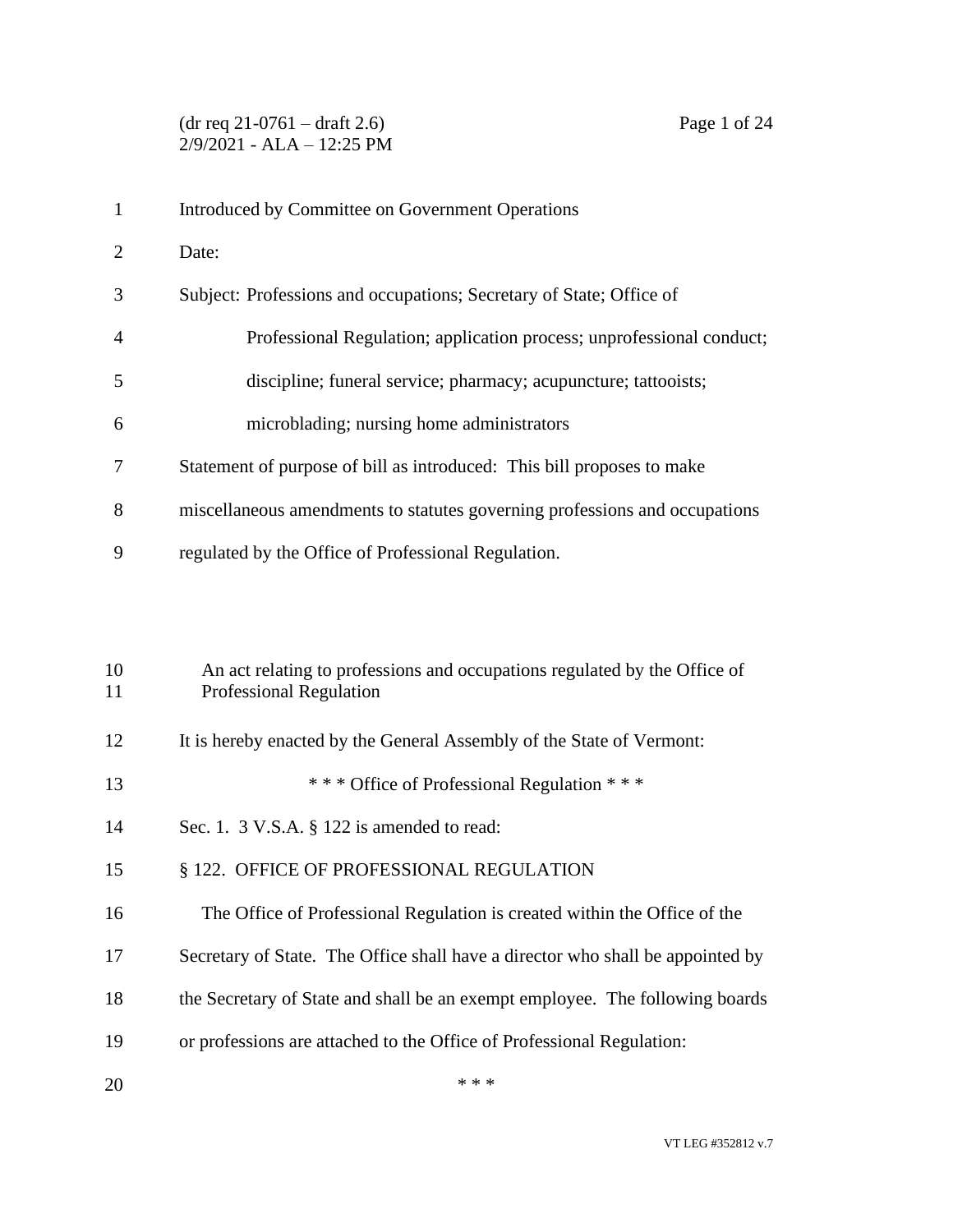|                | $(dr \text{ req } 21-0761 - draft 2.6)$<br>Page 2 of 24<br>$2/9/2021$ - ALA - 12:25 PM |
|----------------|----------------------------------------------------------------------------------------|
| 1              | (2) Board of Barbers and Cosmetology Cosmetologists                                    |
| $\overline{2}$ | * * *                                                                                  |
| 3              | (6) Board of Funeral Service                                                           |
| $\overline{4}$ | * * *                                                                                  |
| 5              | (18) Board of Private Investigative and Security Services                              |
| 6              | * * *                                                                                  |
| 7              | (50) Well Drillers                                                                     |
| 8              | Sec. 2. $3$ V.S.A. $\S$ 123 is amended to read:                                        |
| 9              | § 123. DUTIES OF OFFICE                                                                |
| 10             | * * *                                                                                  |
| 11             | $(g)(1)$ The Office shall establish uniform procedures applicable to all of the        |
| 12             | professions and boards set forth in section 122 of this chapter, providing for:        |
| 13             | (A) appropriate recognition of education, training, or service                         |
| 14             | completed by a member of the U.S. Armed Forces toward the requirements of              |
| 15             | professional licensure; and                                                            |
| 16             | (B) expedited issuance of a professional license to a person who is                    |
| 17             | licensed in good standing in another regulatory jurisdiction; and                      |
| 18             | (i) whose spouse is a member of the U.S. Armed Forces and who                          |
| 19             | has been subject to a military transfer to Vermont; and                                |
| 20             | (ii) who left employment to accompany his or her spouse to                             |
| 21             | Vermont.                                                                               |

VT LEG #352812 v.7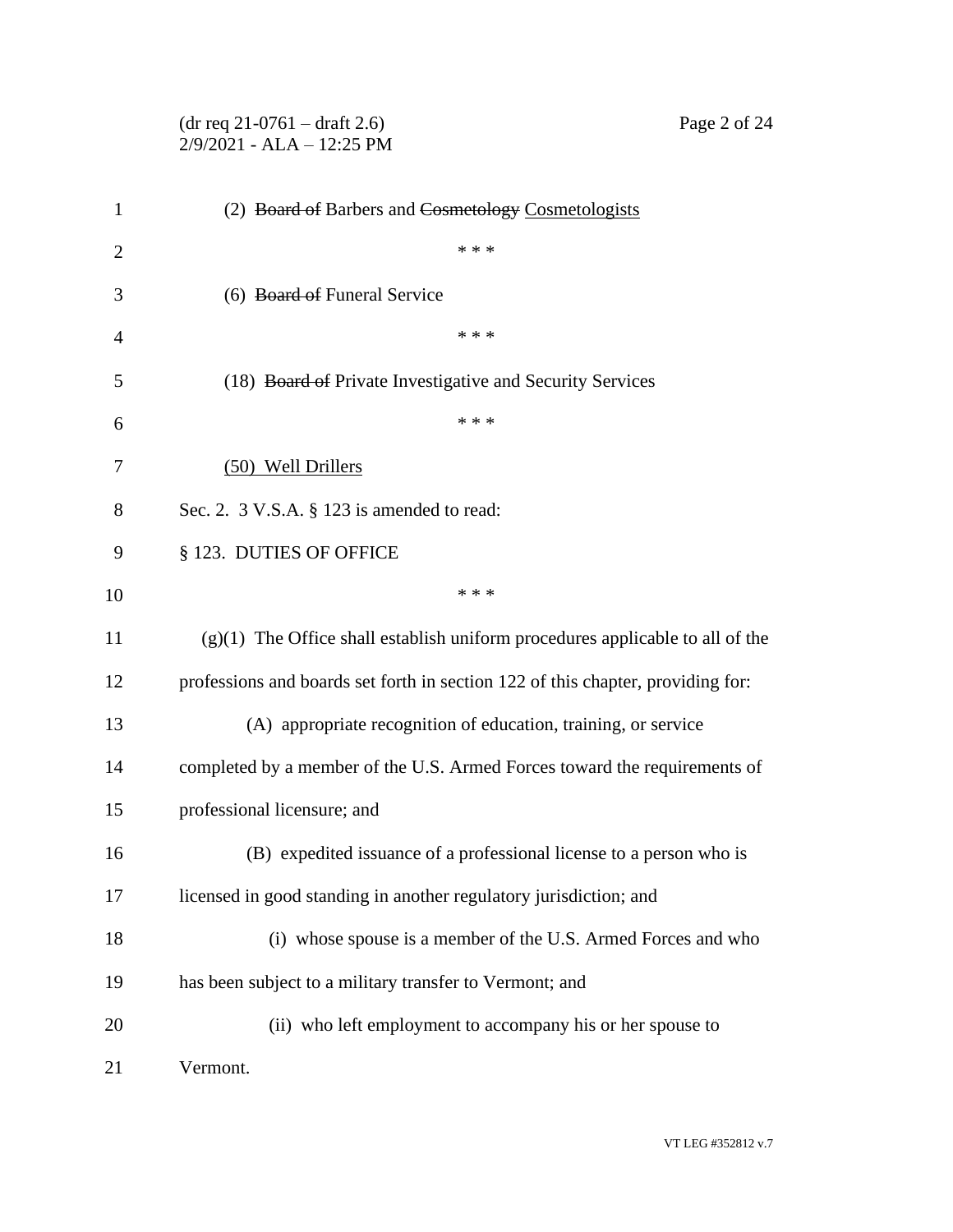### (dr req 21-0761 – draft 2.6) Page 3 of 24 2/9/2021 - ALA – 12:25 PM

| $\mathbf{1}$   | (2) The Director may evaluate specific military credentials to determine        |
|----------------|---------------------------------------------------------------------------------|
| $\overline{2}$ | equivalency to credentials required for professions attached to the Office. The |
| 3              | determinations shall be adopted through written policy that shall be posted on  |
| $\overline{4}$ | the Office's website.                                                           |
| 5              | (3) The Director may evaluate apprenticeship programs recognized or             |
| 6              | administered by the Vermont Department of Labor, Agency of Education, or        |
| 7              | U.S. Department of Labor to determine equivalency to credentials required for   |
| 8              | professions attached to the Office. The determinations shall be adopted         |
| 9              | through written policy that shall be posted on the Office's website.            |
| 10             | * * *                                                                           |
| 11             | $(j)(1)$ The Office may inquire into the criminal background histories of       |
| 12             | applicants for initial licensure and for license renewal of any Office-issued   |
| 13             | credential, including a license, certification, registration or specialty       |
| 14             | designation for the following professions:                                      |
| 15             | (A) licensed nursing assistants, licensed practical nurses, registered          |
| 16             | nurses, and advanced practice registered nurses licensed under 26 V.S.A.        |
| 17             | chapter 28;                                                                     |
| 18             | (B) private investigators, security guards, and other persons licensed          |
| 19             | under 26 V.S.A. chapter 59;                                                     |
| 20             | (C) real estate appraisers and other persons or business entities               |
| 21             | licensed under 26 V.S.A. chapter 69; and                                        |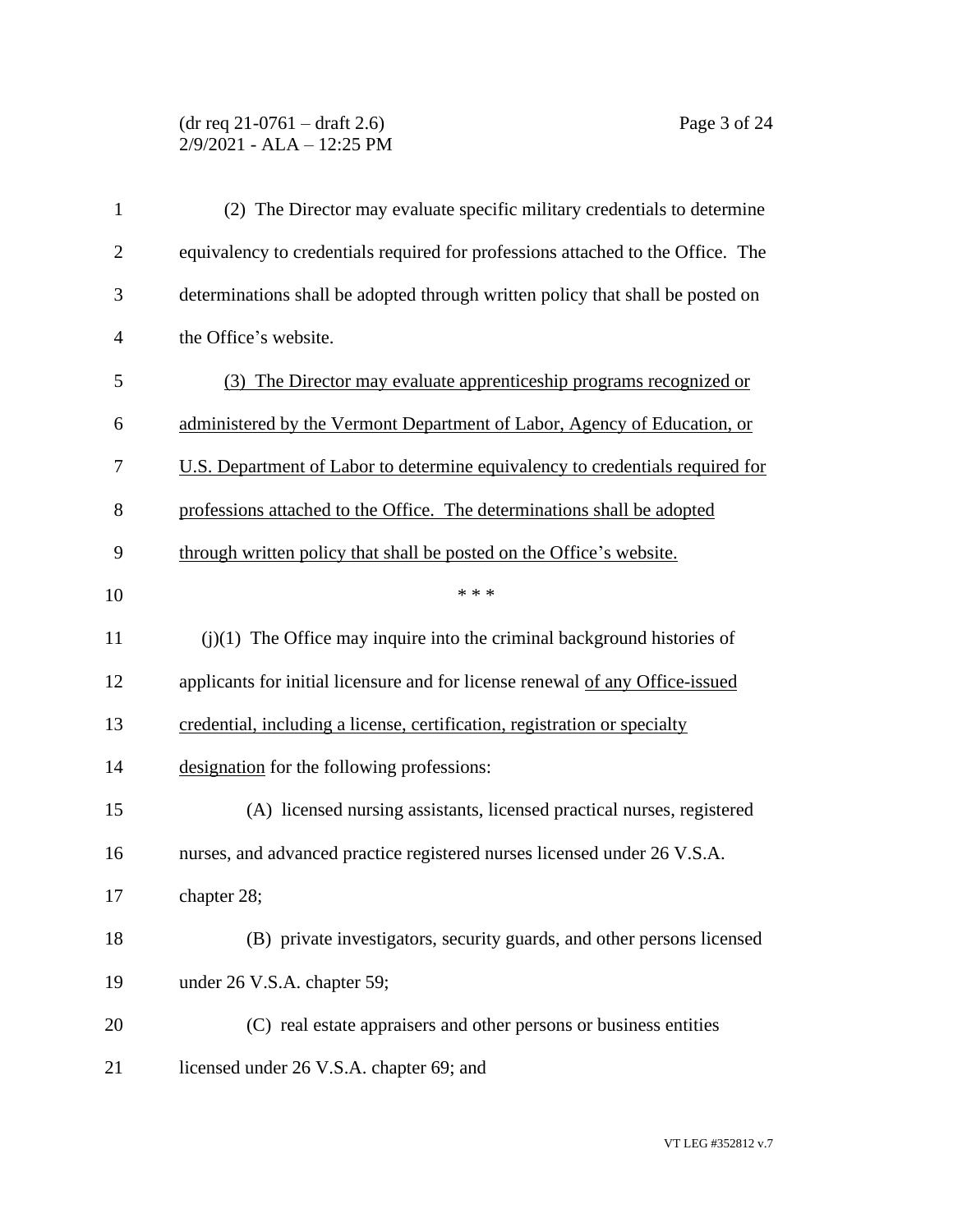|                | $(dr \text{ req } 21-0761 - draft 2.6)$<br>Page 4 of 24<br>2/9/2021 - ALA - 12:25 PM |
|----------------|--------------------------------------------------------------------------------------|
| $\mathbf{1}$   | (D) osteopathic physicians licensed under 26 V.S.A. chapter 33.                      |
| $\overline{2}$ | * * *                                                                                |
| 3              | Sec. 3. $3$ V.S.A. $\S$ 129 is amended to read:                                      |
| 4              | § 129. POWERS OF BOARDS OR OF DIRECTOR IN ADVISOR                                    |
| 5              | PROFESSIONS; DISCIPLINE PROCESS                                                      |
| 6              | (a) In addition to any other provisions of law, a board or the Director, in the      |
| 7              | case of professions that have advisor appointees, may exercise the following         |
| 8              | powers:                                                                              |
| 9              | * * *                                                                                |
| 10             | (11) Treat as incomplete any license application submitted with a check              |
| 11             | subsequently returned for insufficient funds or without the personal attestation     |
| 12             | of the applicant or an authorized officer of an applicant corporation as to the      |
| 13             | representations therein.                                                             |
| 14             | * * *                                                                                |
| 15             | (g) A board may authorize any of the following:                                      |
| 16             | (1) Its chair or Office legal counsel to grant continuances of scheduled             |
| 17             | hearings.                                                                            |
| 18             | (2) Its chair to grant or deny stays pending appeal.                                 |
| 19             | (3) Its chair or legal counsel An administrative law officer to convene              |
| 20             | and conduct prehearing conferences and to preside at hearings for the purpose        |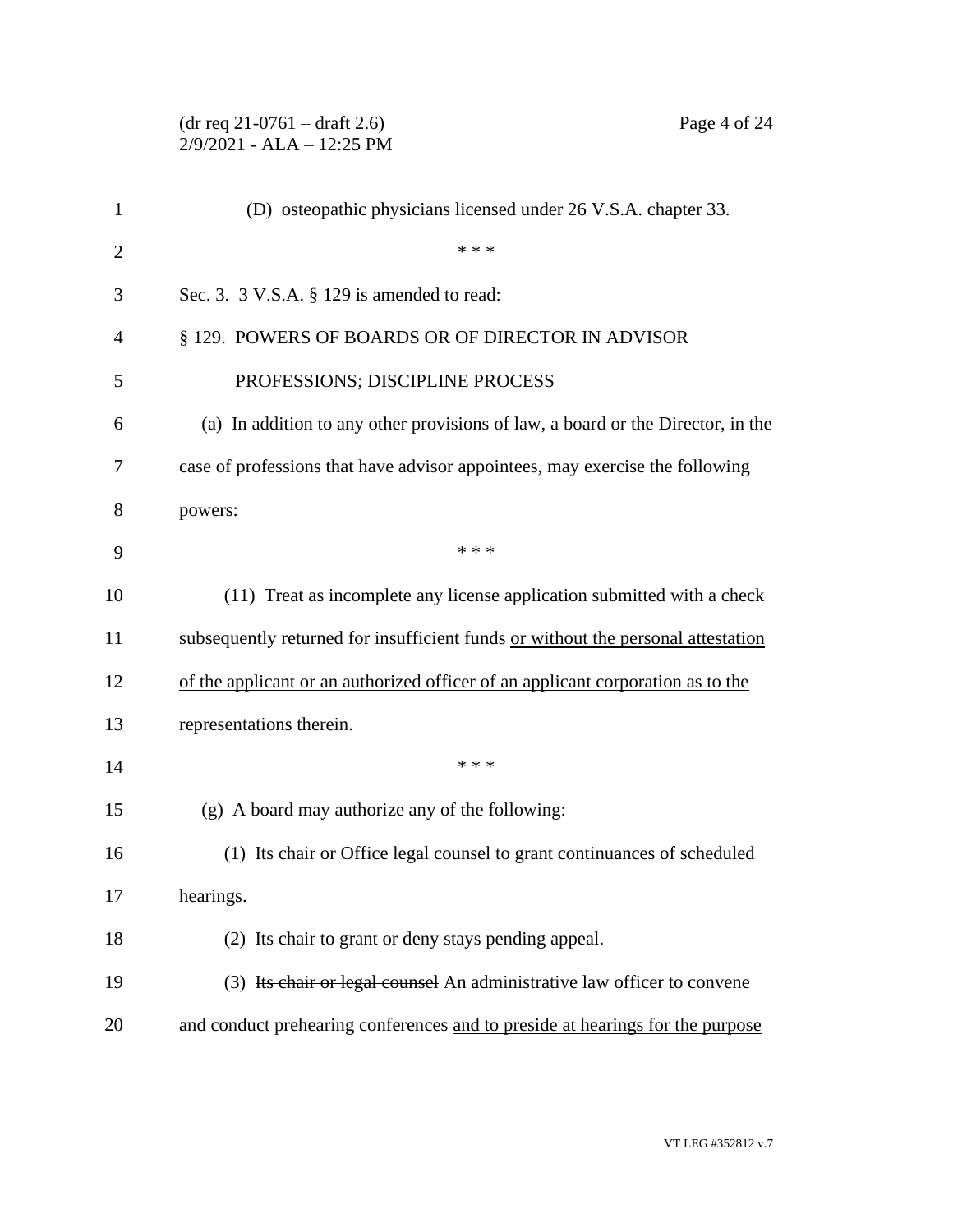(dr req 21-0761 – draft 2.6) Page 5 of 24 2/9/2021 - ALA – 12:25 PM

| $\mathbf{1}$   | of making procedural and evidentiary rulings. The board may overrule a ruling      |
|----------------|------------------------------------------------------------------------------------|
| $\overline{2}$ | by an administrative law officer under this subdivision.                           |
| 3              | (4) Its legal counsel to preside at hearings for the purpose of making             |
| $\overline{4}$ | procedural and evidentiary rulings. The board may overrule a ruling by legal       |
| 5              | counsel under this subdivision. Office staff to grant applications that present    |
| 6              | no substantial discretionary or factual question and to administer the policies of |
| 7              | the board between regular meetings.                                                |
| 8              | * * *                                                                              |
| 9              | (i) A board may consult with the Attorney General or an attorney assigned          |
| 10             | by the Office of Professional Regulation for the proper conduct of its affairs.    |
| 11             | The Director may assign Office legal counsel to assist a board in the lawful       |
| 12             | and orderly conduct of its open meetings and other nondisciplinary business,       |
| 13             | including making procedural and parliamentary rulings.                             |
| 14             | * * *                                                                              |
| 15             | Sec. 4. 3 V.S.A. § 129a is amended to read:                                        |
| 16             | § 129a. UNPROFESSIONAL CONDUCT                                                     |
| 17             | (a) In addition to any other provision of law, the following conduct by a          |
| 18             | licensee constitutes unprofessional conduct. When that conduct is by an            |
| 19             | applicant or person who later becomes an applicant, it may constitute grounds      |
| 20             | for denial of a license or other disciplinary action. Any one of the following     |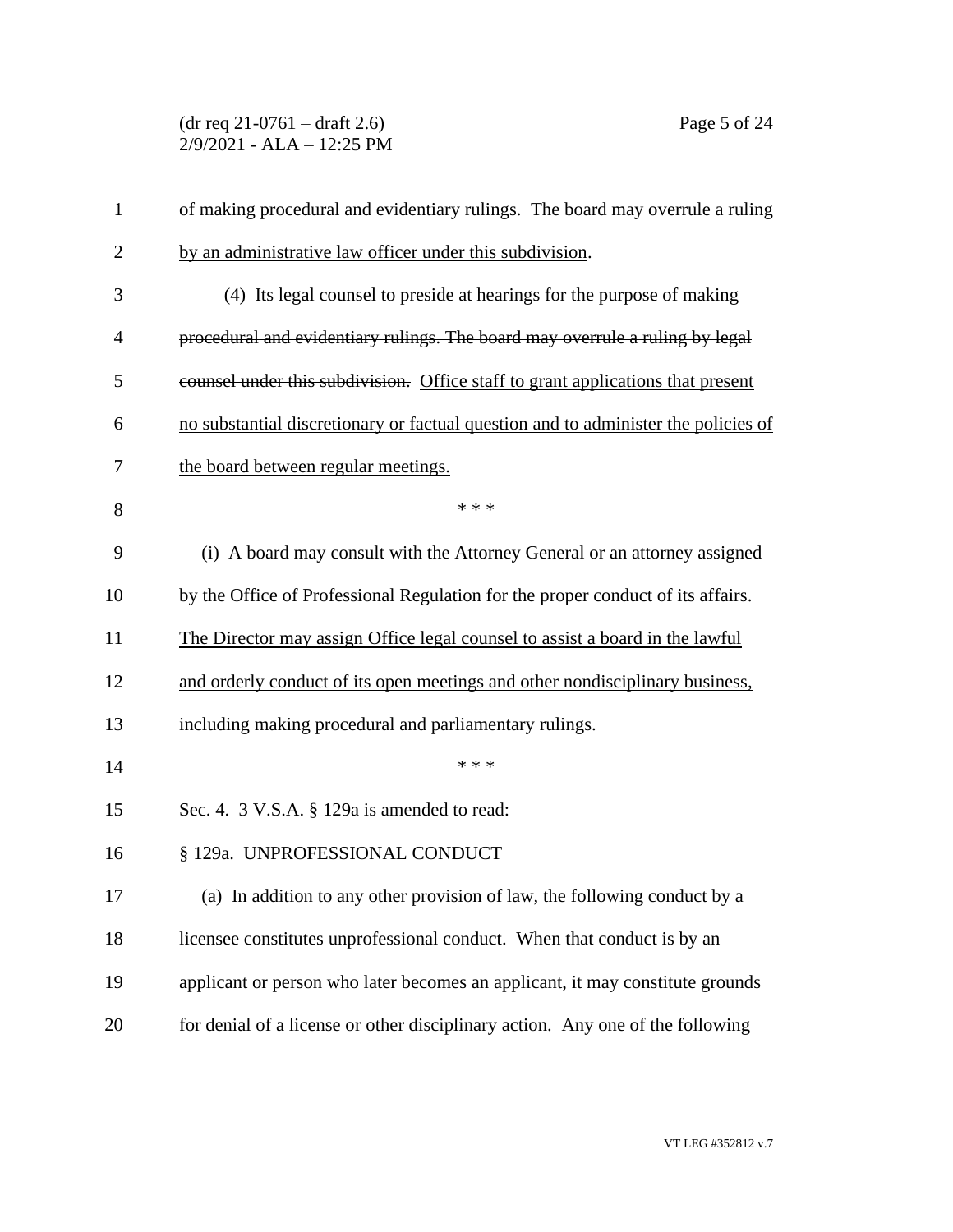|                | Page 6 of 24<br>$(dr \text{ req } 21-0761 - draft 2.6)$<br>2/9/2021 - ALA - 12:25 PM |
|----------------|--------------------------------------------------------------------------------------|
| $\mathbf{1}$   | items or any combination of items, whether the conduct at issue was                  |
| $\overline{2}$ | committed within or outside the State, shall constitute unprofessional conduct:      |
| 3              | * * *                                                                                |
| 4              | (27) Engaging in conduct of a character likely to deceive, defraud, or               |
| 5              | harm the public.                                                                     |
| 6              | * * *                                                                                |
| 7              | *** Funeral Service ***                                                              |
| 8              | Sec. 5. 26 V.S.A. § 1252 is amended to read:                                         |
| 9              | § 1252. APPLICATION; QUALIFICATIONS                                                  |
| 10             | * * *                                                                                |
| 11             | (g) Limited services establishment.                                                  |
| 12             | (1) The Director may adopt rules for the issuance of limited service                 |
| 13             | establishment licenses in accordance with this chapter. Limited service              |
| 14             | establishment licensees are authorized to perform only disposition services          |
| 15             | without arranging, directing, or performing embalming and without on-site            |
| 16             | public viewings, gatherings, memorials, funerals, or related ceremonies.             |
| 17             | Disposition services under this subsection include direct cremation, direct          |
| 18             | alkaline hydrolysis, immediate burial, or direct green burial. A funeral director    |
| 19             | affiliated with a limited service establishment may consult families and             |
| 20             | survivors on the care of the dead; provide transport; and arrange, organize, and     |
| 21             | administer off-site ceremonies.                                                      |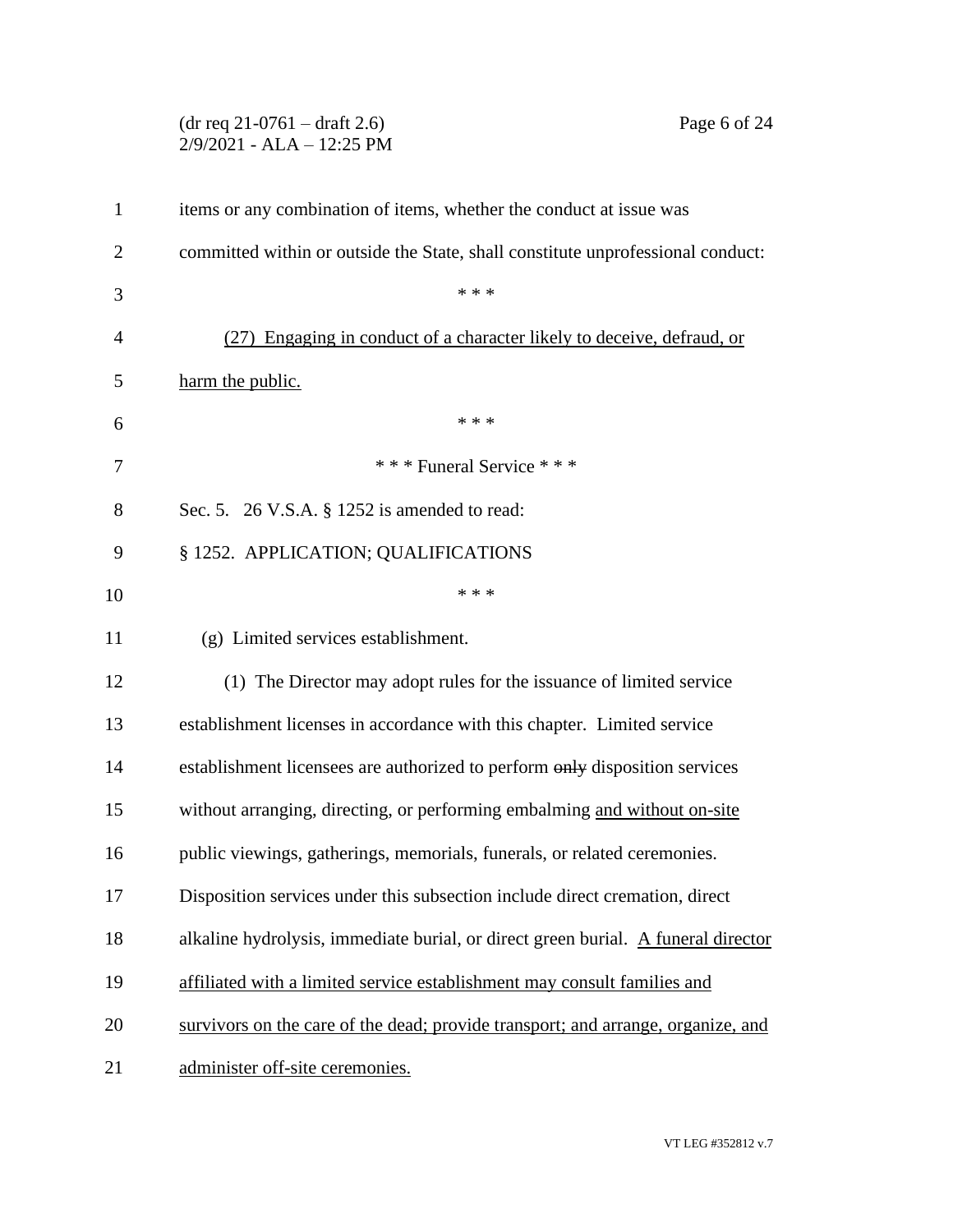## (dr req 21-0761 – draft 2.6) Page 7 of 24 2/9/2021 - ALA – 12:25 PM

| 1              | (2) Limited services shall be overseen by a funeral director licensed             |
|----------------|-----------------------------------------------------------------------------------|
| $\overline{c}$ | under this chapter who is employed by the limited service establishment.          |
| 3              | (3) Each limited service arrangement shall include a mandatory written            |
| 4              | disclosure providing notice to the purchaser that limited services do not include |
| 5              | embalming, public viewings, gatherings, memorials, funerals, or related           |
| 6              | ceremonies at the site of the establishment.                                      |
| 7              | (4) A funeral director associated with a funeral establishment licensed           |
| 8              | under subsection (c) of this section may provide limited services so long as the  |
| 9              | mandatory disclosure described under subdivision (3) of this subsection is        |
| 10             | provided to the purchaser.                                                        |
| 11             | *** Pharmacy ***                                                                  |
|                |                                                                                   |
| 12             | Sec. 6. 26 V.S.A. chapter 36, subchapter 4 is added to read:                      |
| 13             | Subchapter 4. Discipline                                                          |
| 14             | § 2053. UNPROFESSIONAL CONDUCT; DISCIPLINE                                        |
| 15             | (a) It shall be unprofessional conduct for a licensee to:                         |
| 16             | (1) introduce or enforce external factors, such as productivity or                |
| 17             | production quotas, in a manner that encourages deviation from safe practice;      |
| 18             | (2) close a pharmacy or accept or acquire the patient records of a                |
| 19             | predecessor pharmacy in a manner that deprives a patient of continuity of care    |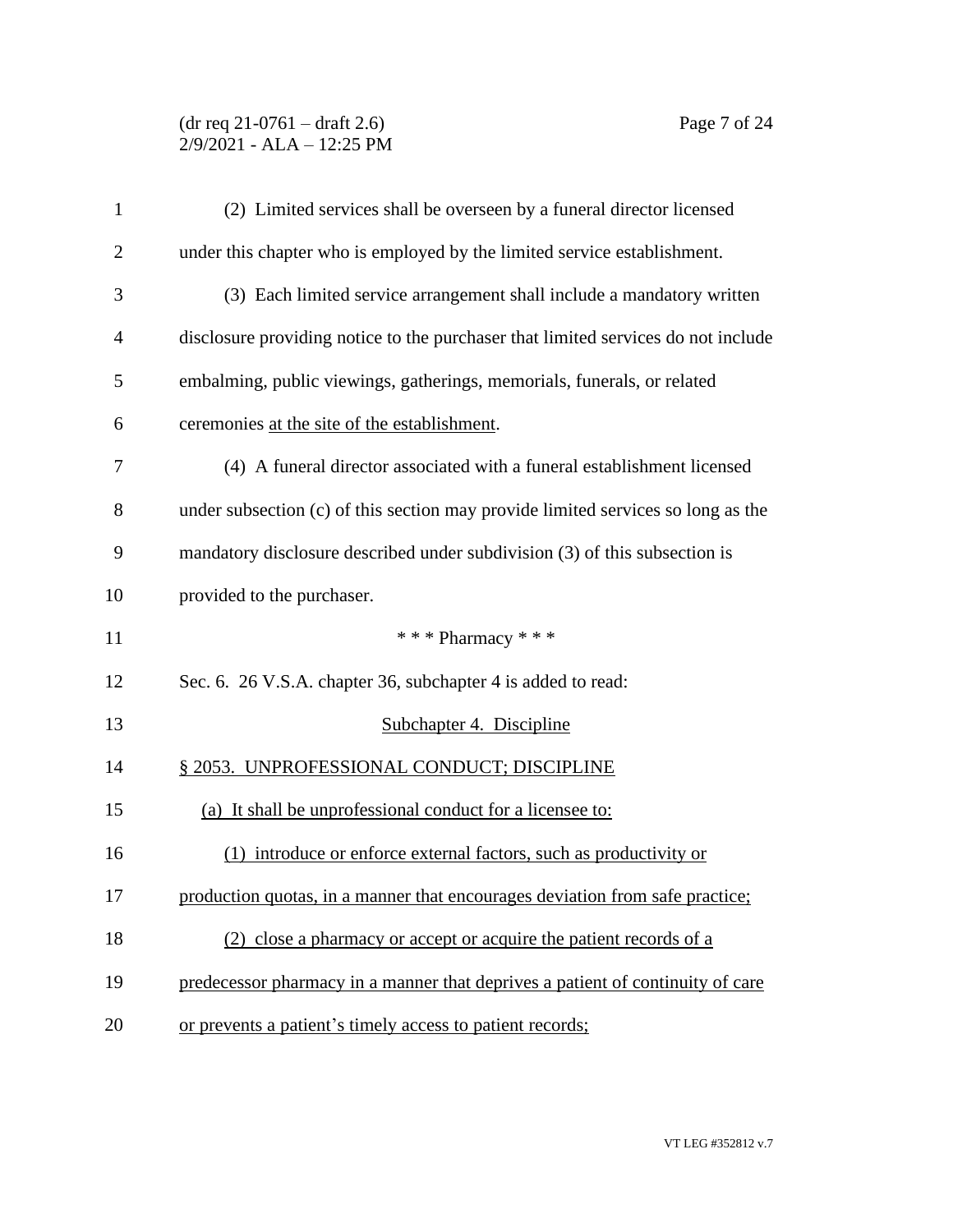(dr req 21-0761 – draft 2.6) Page 8 of 24 2/9/2021 - ALA – 12:25 PM

| $\mathbf{1}$   | (3) fail to employ sufficient personnel to prevent fatigue, distraction, or       |
|----------------|-----------------------------------------------------------------------------------|
| $\overline{2}$ | other conditions that interfere with a pharmacist's ability to practice with      |
| 3              | competency and safety or create an environment that jeopardizes patient care,     |
| $\overline{4}$ | including by failing to provide mandated rest periods; and                        |
| 5              | (4) repeatedly, habitually, or knowingly fail, in light of predictable            |
| 6              | patient demand, to provide staff resources appropriate for a pharmacist of        |
| 7              | reasonable diligence to safely complete professional duties and responsibilities, |
| 8              | including:                                                                        |
| 9              | (A) drug utilization review;                                                      |
| 10             | (B) immunization;                                                                 |
| 11             | $(C)$ counseling;                                                                 |
| 12             | (D) verification of the accuracy of a prescription; and                           |
| 13             | (E) all other duties and responsibilities of a pharmacist under State             |
| 14             | and federal laws and regulations.                                                 |
| 15             | (b) Multiple drug outlets under common ownership and control constitute a         |
| 16             | chain. Discipline against any one drug outlet in the chain may be imposed         |
| 17             | against all drug outlets in the chain, provided the State alleges in a            |
| 18             | specification of charges and the Board subsequently finds:                        |
| 19             | (1) unprofessional conduct has occurred at one or more drug outlets;              |
| 20             | (2) the unprofessional conduct is attributable to policies, procedures,           |
| 21             | patterns, habits, systems, or business practices of the chain, whether or not     |
|                |                                                                                   |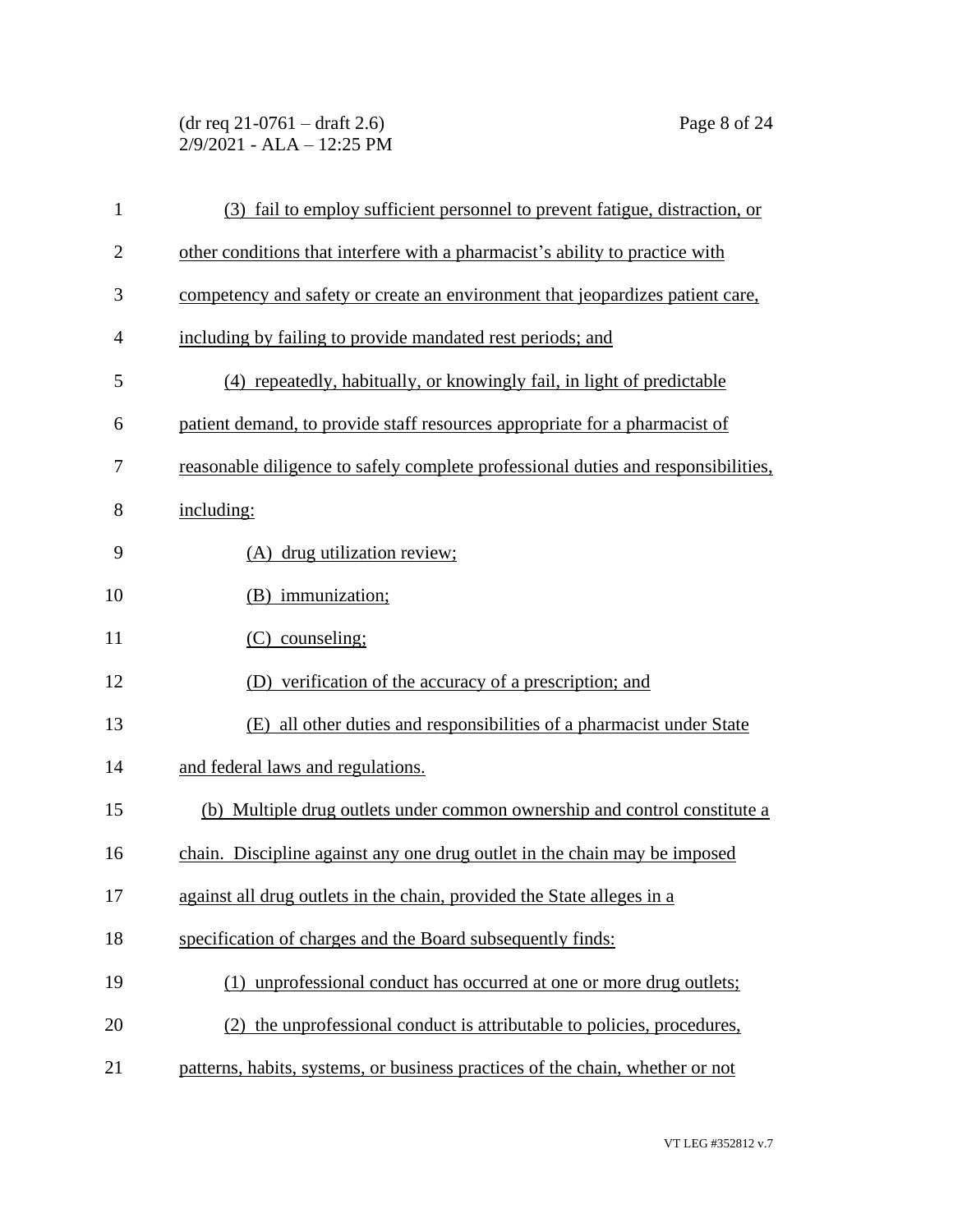## (dr req 21-0761 – draft 2.6) Page 9 of 24 2/9/2021 - ALA – 12:25 PM

| $\mathbf{1}$   | those practices manifested in unprofessional conduct at each individual |
|----------------|-------------------------------------------------------------------------|
| $\overline{2}$ | location; and                                                           |
| 3              | (3) imposition of disciplinary sanctions or conditions against all drug |
| $\overline{4}$ | outlets in the chain is appropriate to protect the public.              |
| 5              | * * * Acupuncture * * *                                                 |
| 6              | Sec. 7. 26 V.S.A. § 3406 is amended to read:                            |
| 7              | § 3406. EXAMINATION                                                     |
| 8              | (a) The Director shall examine applicants for licensure and may use a   |
| 9              | standardized national examination. The examination shall include the    |
| 10             | following subjects:                                                     |
| 11             | (1) Anatomy and physiology.                                             |
| 12             | (2) Acupuncture pathology.                                              |
| 13             | (3) Acupuncture diagnosis.                                              |
| 14             | (4) Hygiene, sanitation, and sterilization techniques.                  |
| 15             | (5) The principles, practices, and techniques of acupuncture.           |
| 16             | (6) Clean needle techniques.                                            |
| 17             | (7) Chinese herbology for those licensed after January 1, 2007 who      |
| 18             | intend to employ nonprescription remedies and herbal therapies.         |
| 19             | (b) The Director may adopt rules necessary to perform his or her duties |
| 20             | under this section.                                                     |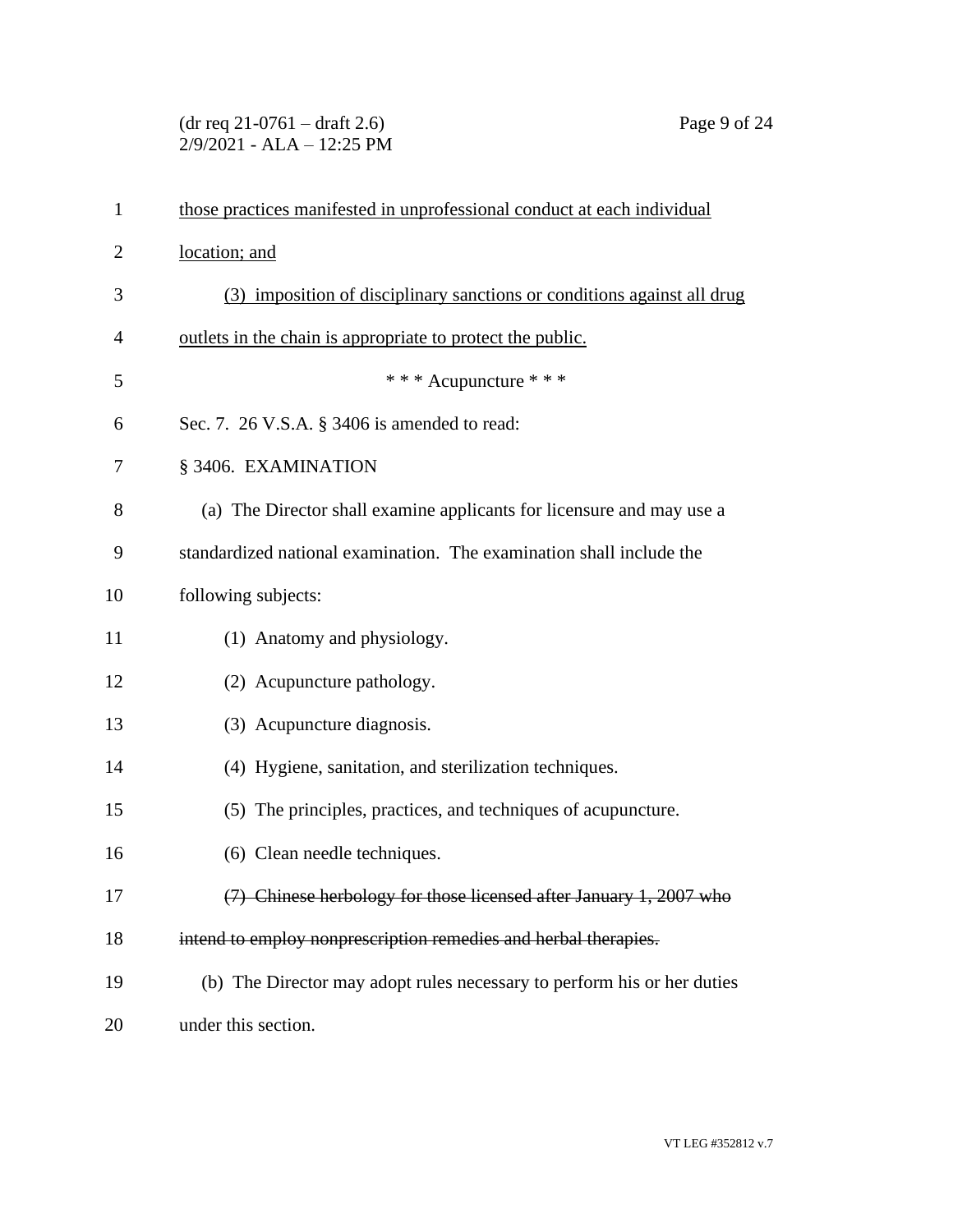# (dr req 21-0761 – draft 2.6) Page 10 of 24 2/9/2021 - ALA – 12:25 PM

| 1  | *** Tattooists and Body Piercers ***                                           |
|----|--------------------------------------------------------------------------------|
| 2  | Sec. 8. 26 V.S.A. chapter 79 is amended to read:                               |
| 3  | <b>CHAPTER 79. TATTOOISTS AND BODY PIERCERS</b>                                |
| 4  | § 4101. DEFINITIONS                                                            |
| 5  | As used in this chapter:                                                       |
| 6  | * * *                                                                          |
| 7  | (6) "Practice of permanent cosmetics" means to place microblading and          |
| 8  | other practices involving placement of a specific type of tattoo that includes |
| 9  | permanent eyeliner, permanent lip color, permanent eyebrows, anatomical        |
| 10 | reproduction, and permanent eye shadow as well as other specific procedures    |
| 11 | that may be identified by rule by the Director consistent with the Society of  |
| 12 | Permanent Cosmetic Professionals' or its successor group's guidelines.         |
| 13 | * * *                                                                          |
| 14 | § 4105. APPRENTICESHIP LICENSE REQUIREMENTS FOR                                |
| 15 | <b>LICENSURE</b>                                                               |
| 16 | * * *                                                                          |
| 17 | (d) Shops. A shop shall not operate in this State without first registering    |
| 18 | with the Office of Professional Regulation and paying a fee of \$100.00.       |
| 19 | Registration shall be in the form required by the Director.                    |
| 20 | (1) A shop shall not be granted registration unless the shop complies          |
| 21 | with this chapter and rules adopted under this chapter.                        |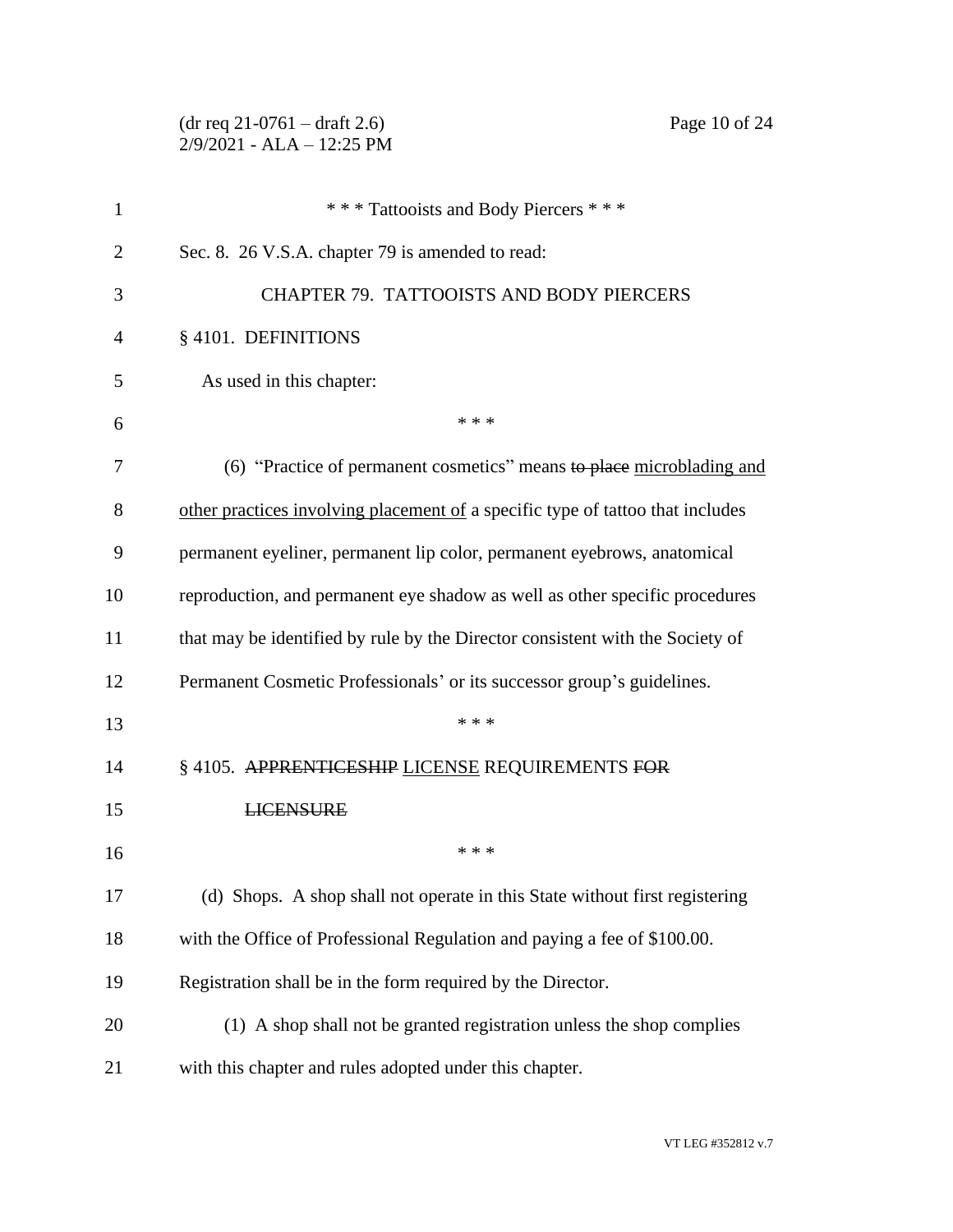### (dr req 21-0761 – draft 2.6) Page 11 of 24 2/9/2021 - ALA – 12:25 PM

| $\mathbf{1}$   | (2) All shops shall designate a person who is licensed under this chapter       |
|----------------|---------------------------------------------------------------------------------|
| $\overline{2}$ | in the practice of tattooing or body piercing, who shall be responsible for     |
| 3              | overall cleanliness and sanitation of the shop.                                 |
| $\overline{4}$ | (3) The practice of tattooing or body piercing shall be permitted only in       |
| 5              | registered shops.                                                               |
| 6              | (4) The practice of permanent cosmetics may be performed anywhere               |
| 7              | the practice of tattooing is permitted, on the premises of a health care        |
| 8              | professional licensed pursuant to this title, or on premises meeting the        |
| 9              | sanitation requirements of this chapter as determined by the Director or as set |
| 10             | forth by rule.                                                                  |
| 11             | (5) Notwithstanding the provisions of this subsection, a cosmetology            |
| 12             | shop licensed under chapter 6 of this title may provide permanent cosmetics     |
| 13             | services by a person licensed under this chapter without obtaining a second     |
| 14             | shop license for the same premises.                                             |
| 15             | * * *                                                                           |
| 16             | *** Nursing Home Administrators ***                                             |
| 17             | Sec. 9. OFFICE OF PROFESSIONAL REGULATION; RULES;                               |
| 18             | SUPERVISION FOR NURSING HOME ADMINISTRATORS IN                                  |
| 19             | <b>TRAINING</b>                                                                 |
| 20             | Notwithstanding the provisions of the Office of Professional Regulation         |
| 21             | Administrative Rule CVR 04-030-180 (Administrative Rules for Nursing            |
|                |                                                                                 |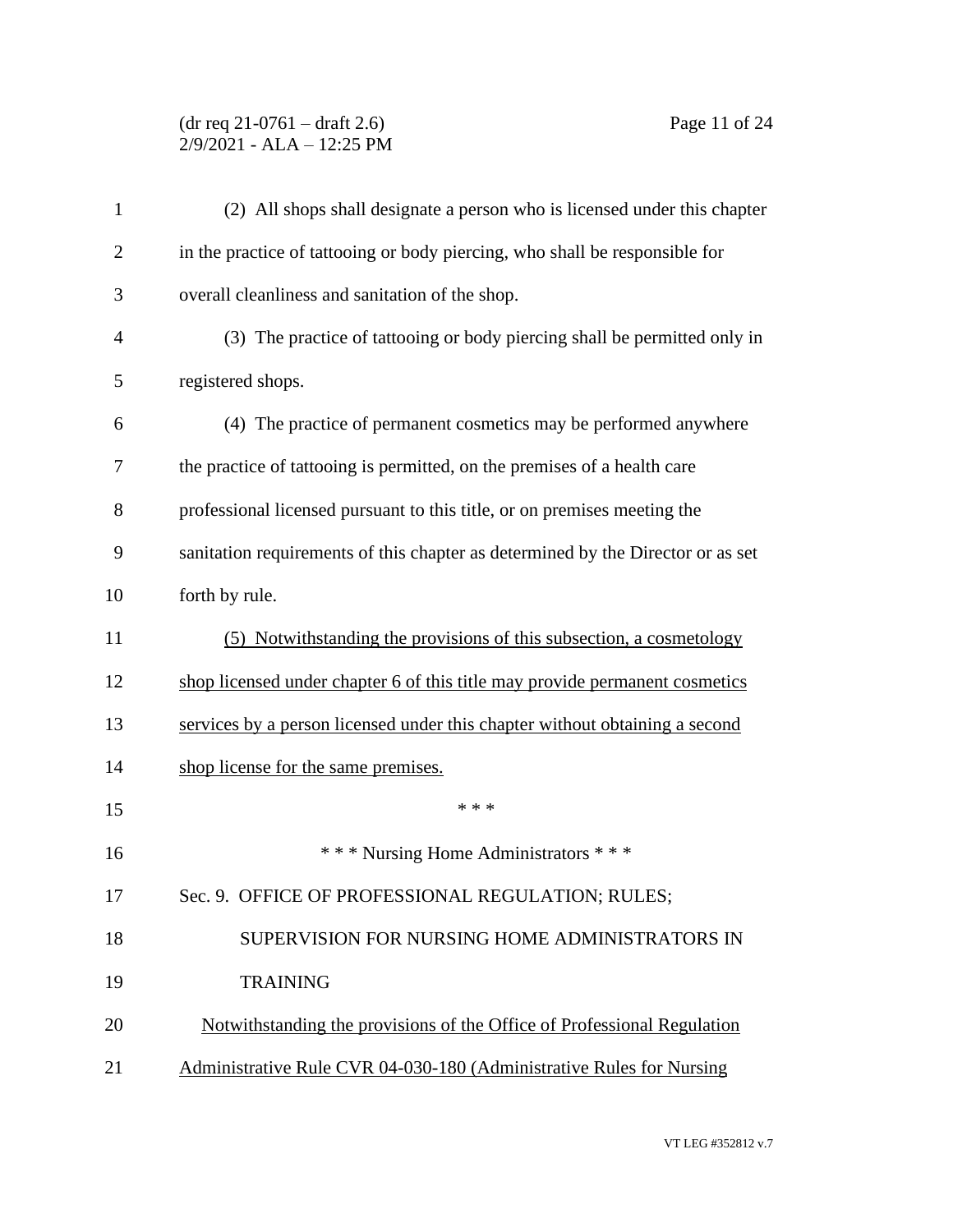| $\mathbf{1}$   | Home Administrators), § 2.3(b)(3), and 3 V.S.A. chapter 25 (Vermont             |
|----------------|---------------------------------------------------------------------------------|
| $\overline{2}$ | Administrative Procedure Act), the Director of the Office of Professional       |
| 3              | Regulation may approve on-site supervision, remote supervision by electronic    |
| $\overline{4}$ | means, or a combination of both, by a preceptor as part of the Administrator-   |
| 5              | in-training program through June 30, 2023. On and after July 1, 2023, the       |
| 6              | Director's approval of supervision by a preceptor as part of the Administrator- |
| $\overline{7}$ | in-training program shall be conducted in accordance with the provisions of     |
| $8\,$          | Rule CVR 04-030-180 (Administrative Rules for Nursing Home                      |
| 9              | Administrators) pertaining to supervision by a preceptor.                       |
| 10             | *** Well Drillers ***                                                           |
| 11             | Sec. 10. 10 V.S.A. § $1392(c)(1)$ is amended to read:                           |
| 12             | $(c)(1)$ The Secretary shall establish a groundwater coordinating committee,    |
| 13             | with representation from the Division of Drinking Water and Groundwater         |
| 14             | Protection within the Department, the Division of Geology and Mineral           |
| 15             | Resources within the Department, the Agency of Agriculture, Food and            |
| 16             | Markets, and the Departments of Forests, Parks and Recreation and of Health     |
| 17             | to provide advice in the development of the program and its implementation,     |
| 18             | on issues concerning groundwater quality and quantity, and on groundwater       |
| 19             | issues relevant to well-drilling activities and the licensure of well drillers. |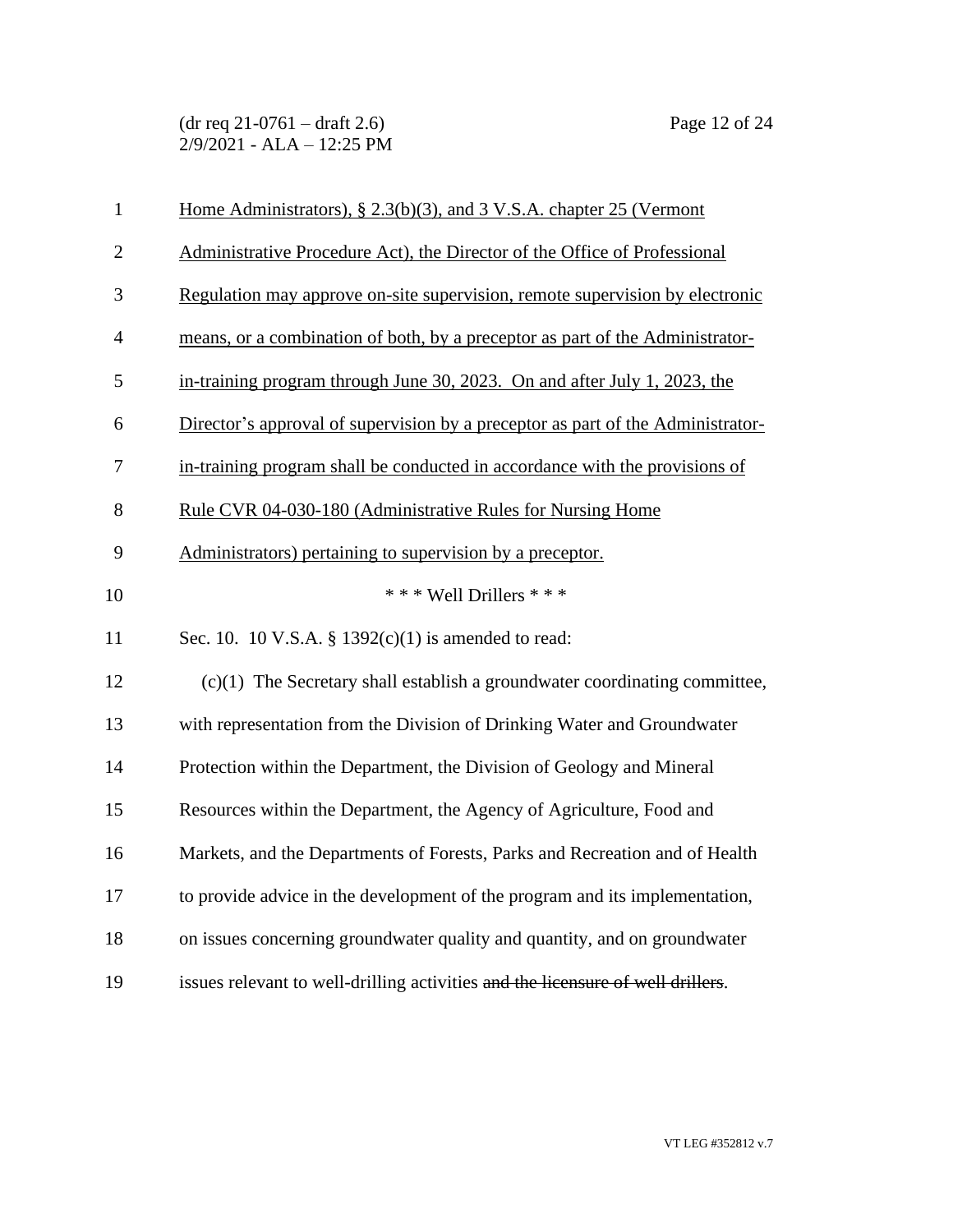|                | $(dr \text{ req } 21-0761 - draft 2.6)$<br>$2/9/2021$ - ALA - 12:25 PM          | Page 13 of 24 |
|----------------|---------------------------------------------------------------------------------|---------------|
| $\mathbf{1}$   | Sec. 11. 26 V.S.A. chapter 107 is added to read:                                |               |
| $\overline{2}$ | <b>CHAPTER 107. WELL DRILLERS</b>                                               |               |
| 3              | § 5601. DEFINITIONS                                                             |               |
| 4              | As used in this chapter:                                                        |               |
| 5              | (1) "Department" means the Department of Environmental                          |               |
| 6              | Conservation.                                                                   |               |
| 7              | (2) "Director" means the director of the Office of Professional                 |               |
| 8              | Regulation.                                                                     |               |
| 9              | (3) "Office" means the Office of Professional Regulation.                       |               |
| 10             | (4) "Qualifying individual" means an individual holding a well-driller          |               |
| 11             | license issued in accordance with this chapter who is designated to oversee and |               |
| 12             | be responsible for the well drilling operations of a business, governmental     |               |
| 13             | entity or other entity engaged in performing an activity established under      |               |
| 14             | subdivision 5601(6) of this chapter.                                            |               |
| 15             | (5) "Well" means any hole deeper than 20 feet drilled, driven, or bored         |               |
| 16             | into the earth to locate, monitor, extract, or recharge groundwater or any hole |               |
| 17             | deeper than 20 feet drilled, driven, or bored for the primary purpose of        |               |
| 18             | transferring heat to or from the earth's subsurface.                            |               |
| 19             | (6) "Well driller" refers to a person engaged in the business of                |               |
| 20             | performing activities within one or both of the following classes:              |               |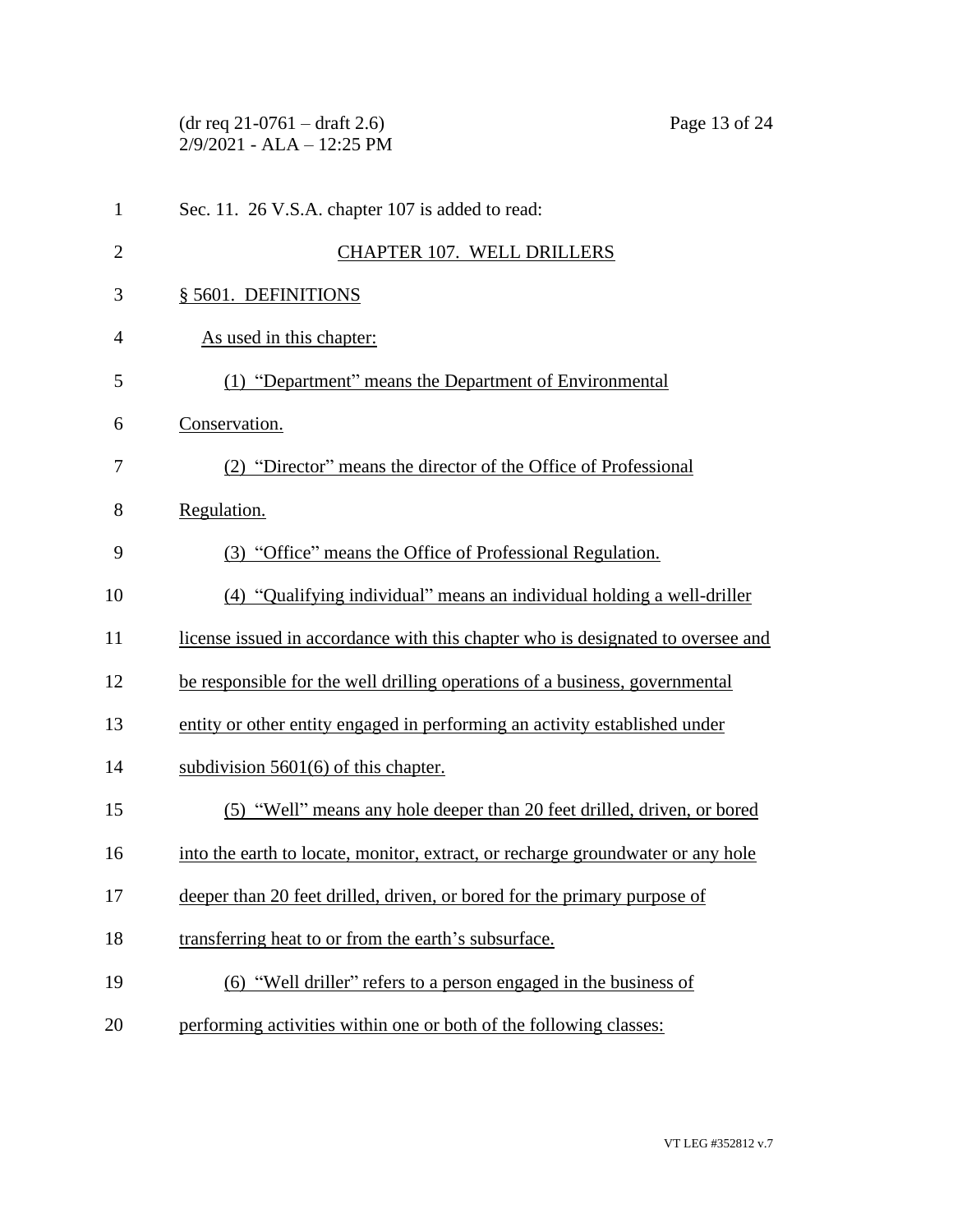### (dr req 21-0761 – draft 2.6) Page 14 of 24 2/9/2021 - ALA – 12:25 PM

| $\mathbf{1}$   | (A) Water well driller. This class shall consist of any person engaged               |
|----------------|--------------------------------------------------------------------------------------|
| $\overline{2}$ | in the business of constructing wells for the purpose of locating, extracting, or    |
| 3              | recharging groundwater or for the purpose of transferring heat to or from the        |
| $\overline{4}$ | earth's subsurface.                                                                  |
| 5              | (B) Monitoring well driller. This class shall consist of any person                  |
| 6              | engaged in the business of constructing, servicing, or closing wells drilled for     |
| 7              | the purpose of monitoring groundwater quantity or quality.                           |
| 8              | § 5602. APPLICATION                                                                  |
| 9              | (a) Any person who intends to engage in the business of performing the               |
| 10             | activities in the classes established under subdivision $5601(6)$ of this chapter in |
| 11             | the State shall hold a well driller license. The person shall apply for a license    |
| 12             | with the Office, comply with and provide the information required by rules           |
| 13             | adopted by the Director, and pay the application fee set forth in 3 V.S.A.           |
| 14             | § 125.                                                                               |
| 15             | (b) A business, governmental entity or other entity engaged in the business          |
| 16             | of performing any of the activities set forth in the well drilling classes           |
| 17             | established under subsection subdivision 5601(6) of this chapter shall be            |
| 18             | owned by, employ, or contract with at least one qualifying individual.               |
| 19             | (c) Qualifying individuals shall meet the qualifications established in rules        |
| 20             | adopted in accordance with this chapter. A qualifying individual shall own or        |
| 21             | be employed by only one business, governmental entity, or other entity but           |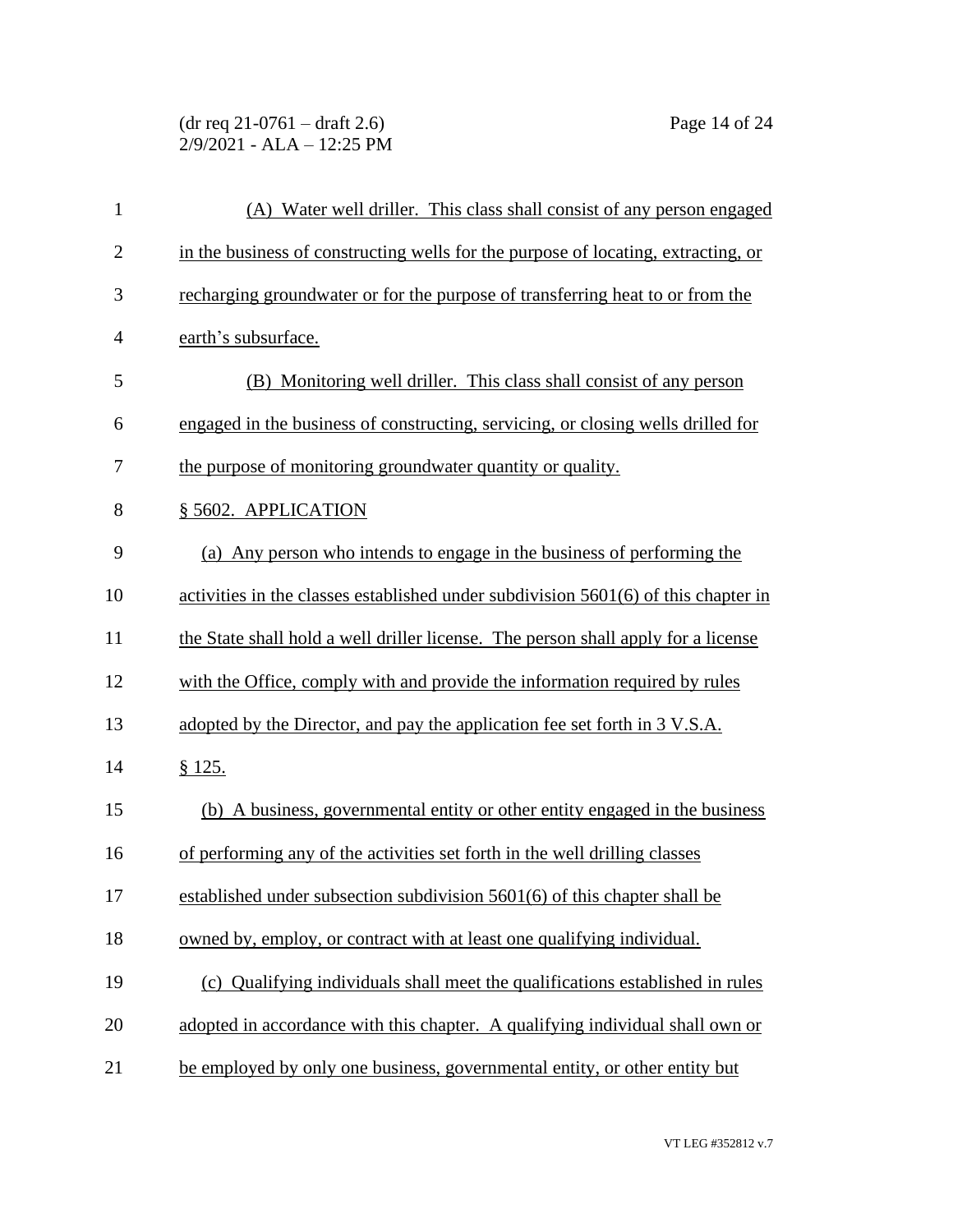(dr req 21-0761 – draft 2.6) Page 15 of 24 2/9/2021 - ALA – 12:25 PM

| $\mathbf{1}$   | may contract with more than one business, governmental entity, or other entity     |
|----------------|------------------------------------------------------------------------------------|
| $\overline{2}$ | to provide well-driller services.                                                  |
| 3              | § 5603. PROHIBITIONS; PENALTIES                                                    |
| $\overline{4}$ | (a) It shall be a violation of this chapter for any person, including any          |
| 5              | corporation, association, or individual, to:                                       |
| 6              | (1) practice, or to permit a person to practice, as a well driller without a       |
| 7              | current license or other authorization to practice as a well driller under         |
| 8              | Vermont law;                                                                       |
| 9              | (2) practice, or to permit a person to practice, a class of well driller           |
| 10             | activities, as those classes are established in subdivision 5601(6) of this        |
| 11             | chapter, without a current license or other authorization to practice the class of |
| 12             | well driller activities under Vermont law; or                                      |
| 13             | (3) represent oneself as being licensed or otherwise authorized by this            |
| 14             | State to practice as a well driller or use in connection with a name any words,    |
| 15             | letters, signs, or figures that imply that a person is a well driller or able to   |
| 16             | practice as a well driller when not licensed or otherwise authorized to do so.     |
| 17             | (b) A person who violates this section shall be subject to the penalties in        |
| 18             | <u>3 V.S.A. § 127.</u>                                                             |
| 19             | § 5604. EXEMPTIONS                                                                 |
| 20             | (a) Employees of a business, governmental entity or other entity that is           |
| 21             | owned by, employs, or contracts with a licensed qualifying individual are not      |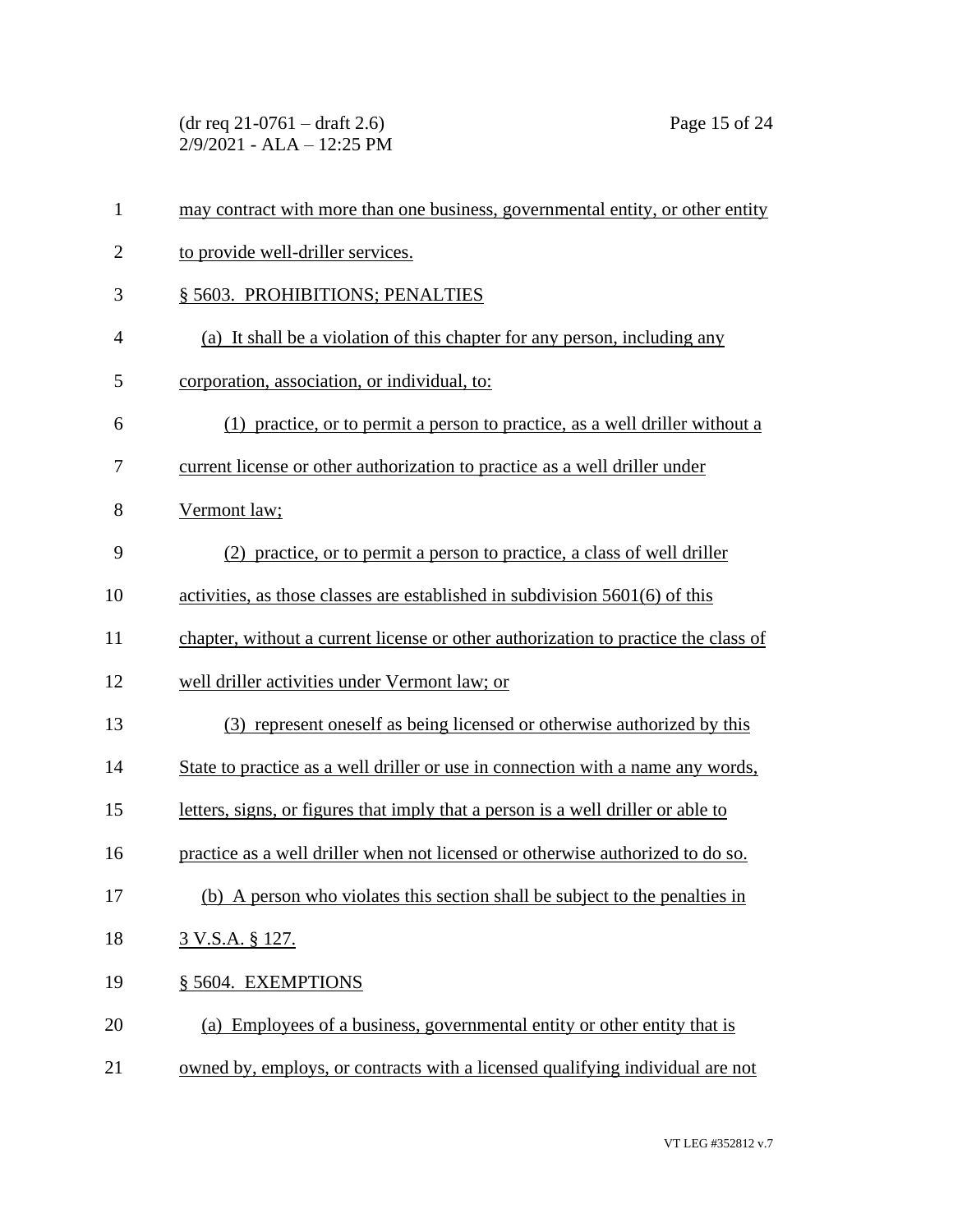(dr req 21-0761 – draft 2.6) Page 16 of 24 2/9/2021 - ALA – 12:25 PM

| $\mathbf{1}$   | required to obtain a well-driller license to perform the activities set forth in    |
|----------------|-------------------------------------------------------------------------------------|
| $\overline{2}$ | subdivision $5601(6)$ of this chapter.                                              |
| 3              | (b) A person is not required to obtain a well-driller license to perform the        |
| 4              | following activities:                                                               |
| 5              | (1) exploratory excavations analyzing foundation conditions related to              |
| 6              | construction;                                                                       |
| 7              | (2) constructing wells for the temporary de-watering of construction                |
| 8              | sites, blasting, soil vapor extraction, air sparging, grounding rod installation or |
| 9              | other practices identified by the Commissioner;                                     |
| 10             | (3) pump installation and pump servicing; and                                       |
| 11             | (4) well development, cleaning, and rehabilitation.                                 |
| 12             | § 5605. DUTIES OF THE DIRECTOR                                                      |
| 13             | The Director shall:                                                                 |
| 14             | (1) provide general information to applicants for licensure as well                 |
| 15             | drillers;                                                                           |
| 16             | (2) receive applications for licensure; grant and renew licenses in                 |
| 17             | accordance with this chapter; and deny, revoke, suspend, reinstate, or condition    |
| 18             | licenses as directed by an administrative law officer;                              |
| 19             | (3) after consultation with the Department, administer or approve                   |
| 20             | examinations and training programs;                                                 |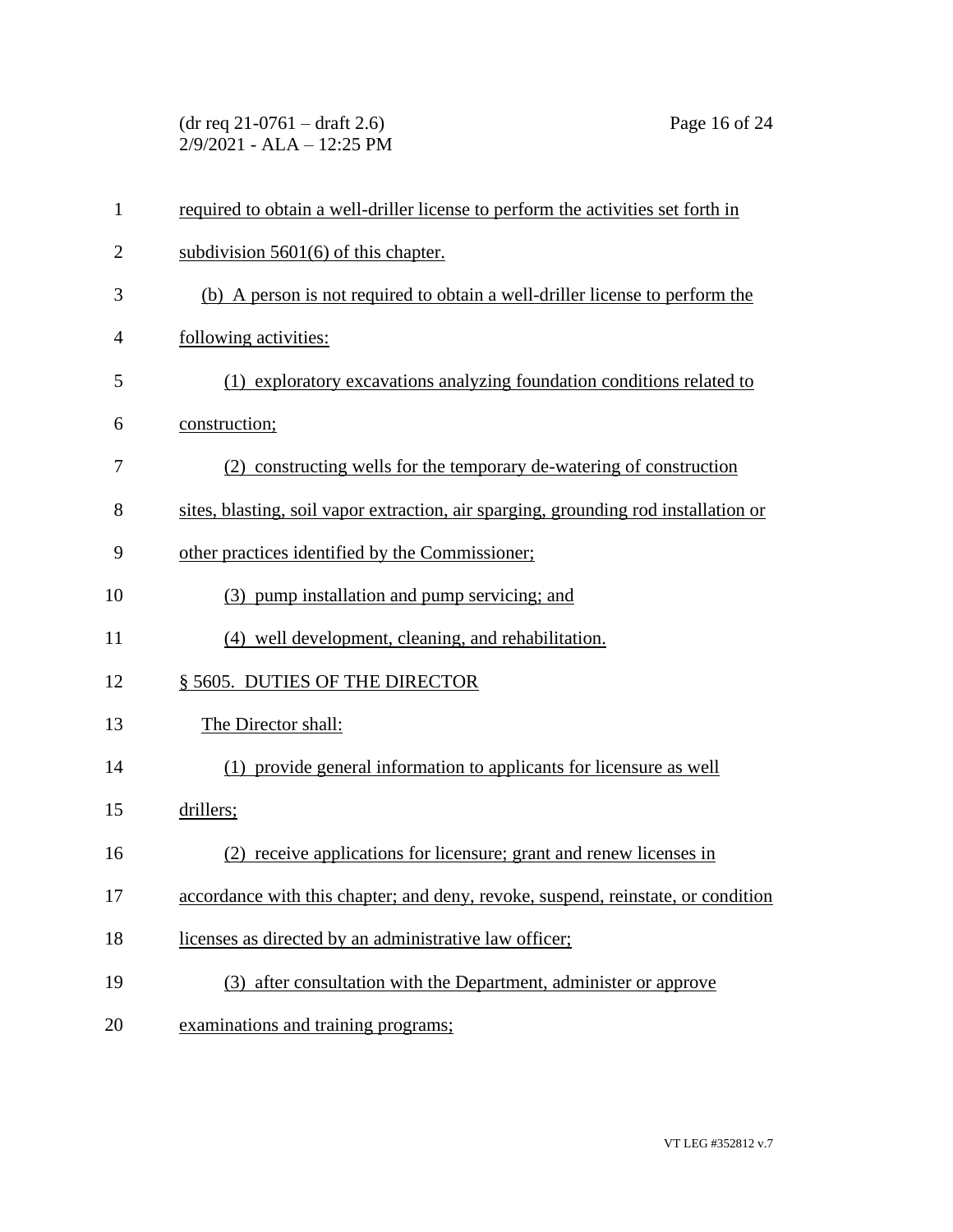| $(dr \text{ req } 21-0761 - draft 2.6)$ |  |
|-----------------------------------------|--|
| 2/9/2021 - ALA – 12:25 PM               |  |

| $\mathbf{1}$   | (4) explain appeal procedures to well-driller licensees and applicants         |
|----------------|--------------------------------------------------------------------------------|
| $\overline{2}$ | and complaint procedures to the public;                                        |
| 3              | (5) administer fees collected in accordance with this chapter and              |
| $\overline{4}$ | <u>3 V.S.A. §125;</u>                                                          |
| 5              | (6) refer all disciplinary matters to an administrative law officer            |
| 6              | established under $3$ V.S.A. $$129(i)$ ; and                                   |
| 7              | (7) with advice of the advisor appointees and in collaboration with the        |
| 8              | Department, adopt or amend rules necessary to implement the provisions of      |
| 9              | this chapter.                                                                  |
| 10             | § 5606. ADVISOR APPOINTEES                                                     |
| 11             | (a) The Secretary of State shall appoint three persons to be advisors to the   |
| 12             | Director, two of whom shall be well drillers and one of whom shall be a        |
| 13             | representative of the Agency of Natural Resources. Advisors shall be           |
| 14             | appointed to five-year staggered terms to serve at the Secretary's pleasure as |
| 15             | advisors in matters related to the administration of this chapter. Two of the  |
| 16             | initial appointments shall be for a term of fewer than five years.             |
| 17             | (b) A well driller advisor appointee shall have not fewer than three years'    |
| 18             | experience as a well driller immediately preceding appointment, shall be       |
| 19             | licensed as a well driller in Vermont during incumbency, and shall be actively |
| 20             | engaged in the practice as a well driller during incumbency.                   |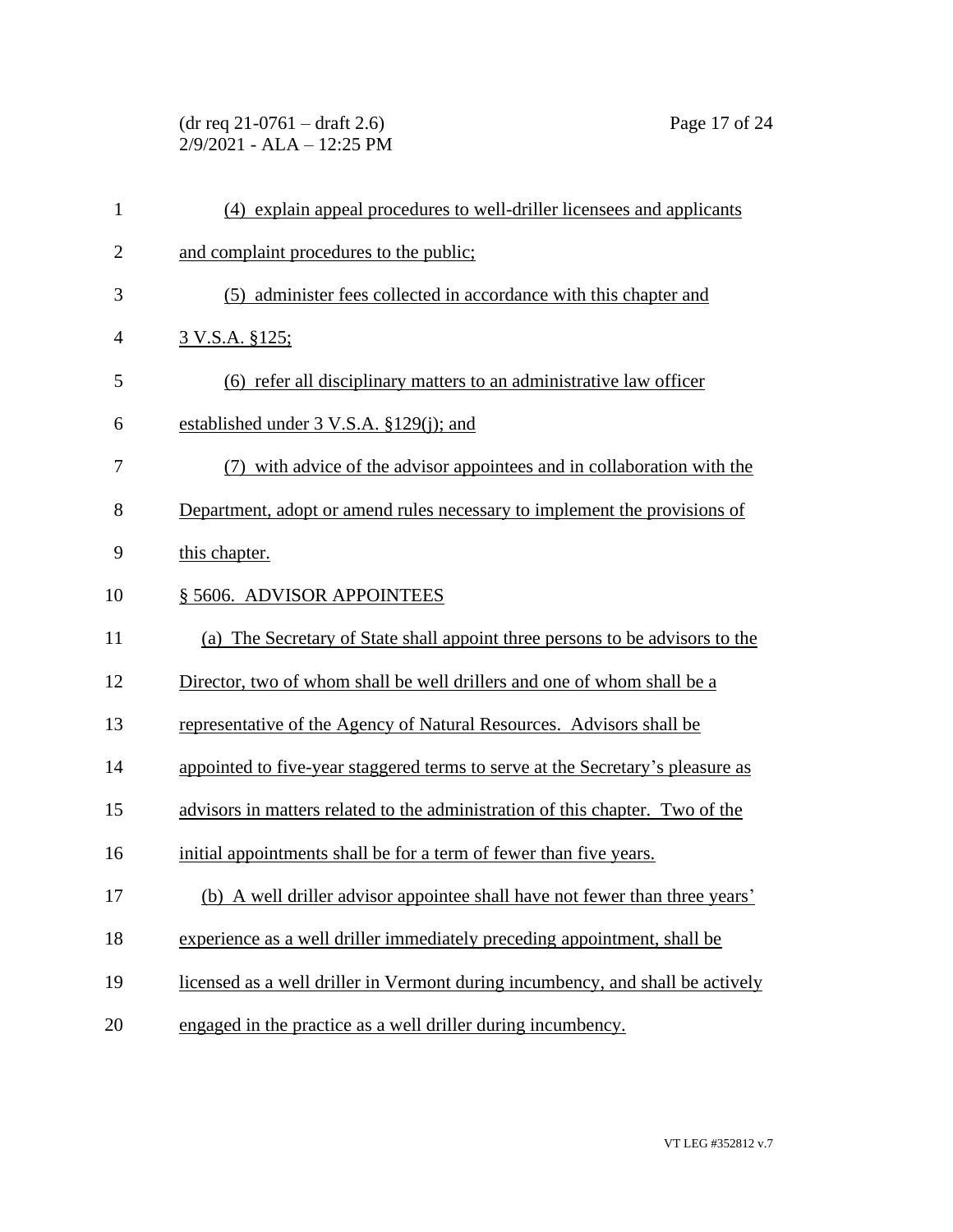(dr req 21-0761 – draft 2.6) Page 18 of 24 2/9/2021 - ALA – 12:25 PM

| (c) The Director shall seek the advice of the advisor appointees in carrying      |
|-----------------------------------------------------------------------------------|
| out the provisions of this chapter.                                               |
| § 5607. ELIGIBILITY FOR LICENSURE                                                 |
| (a) Eligibility. To be eligible for licensure as a well driller, an applicant     |
| shall:                                                                            |
| (1) not be in violation of any provisions of this chapter or rules adopted        |
| in accordance with the provisions of this chapter; and                            |
| (2) demonstrate the education, training, experience, and examination              |
| performance as the Director may, by rule, require to hold a license as a well     |
| driller.                                                                          |
| (b) Classes. The Director shall specify on a license the class or classes of      |
| well-driller activities, as those classes are defined in subdivision $5601(6)$ of |
| this chapter, a licensee is authorized to practice. A licensee may be authorized  |
| to perform more than one class of activities under a single license.              |
| (c) The Director, after consultation with advisor appointees and the              |
| Department, shall, by rule, establish appropriate application, testing, and       |
| renewal procedures for each class of activity under a license.                    |
| § 5608. RECORDS AND REPORTS                                                       |
| (a) Each licensee shall keep accurate records and file a report with the          |
| Department and the owner of each water well constructed by the licensee that      |
| includes the name of the owner; the well and property location; well depth;       |
|                                                                                   |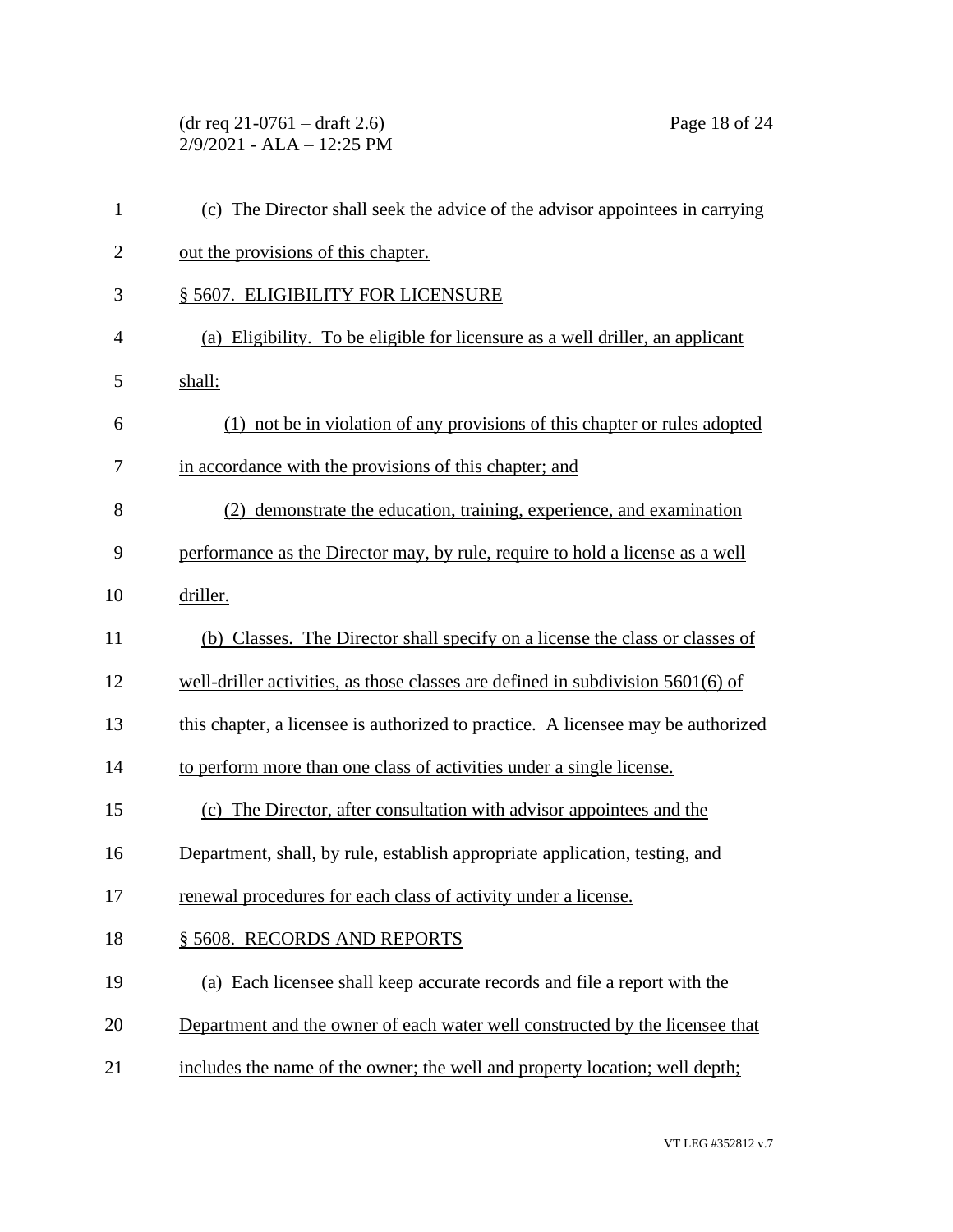(dr req 21-0761 – draft 2.6) Page 19 of 24 2/9/2021 - ALA – 12:25 PM

| $\mathbf{1}$   | character of rocks, earth formations, and fluids encountered; and other         |
|----------------|---------------------------------------------------------------------------------|
| $\overline{2}$ | reasonable and appropriate information the Department may require. Required     |
| 3              | information shall be set forth in rules established by the Director in          |
| $\overline{4}$ | collaboration with the Department.                                              |
| 5              | (b) The reports required to be filed under subsection (a) of this section shall |
| 6              | be on forms provided by the Department and submitted in accordance with         |
| 7              | rules adopted under this chapter, which shall include the following             |
| 8              | requirements:                                                                   |
| 9              | (1) Each licensee classified as a water well driller shall submit a well        |
| 10             | completion report within 90 days after completing the construction of a water   |
| 11             | well.                                                                           |
| 12             | (2) Each licensee classified as a monitoring well driller shall submit a        |
| 13             | monitoring well completion or closure report or Department-approved             |
| 14             | equivalent within 90 days after completing the construction or closure of a     |
| 15             | monitoring well. Reporting on the construction of a monitoring well shall be    |
| 16             | limited to information obtained at the time of construction and need not        |
| 17             | include the work products of others. The filing of a monitoring well            |
| 18             | completion or closure report shall be delayed for one or more six-month         |
| 19             | periods from the date of construction upon the filing of a request form         |
| 20             | provided by the Department that is signed by both the licensee and well owner.  |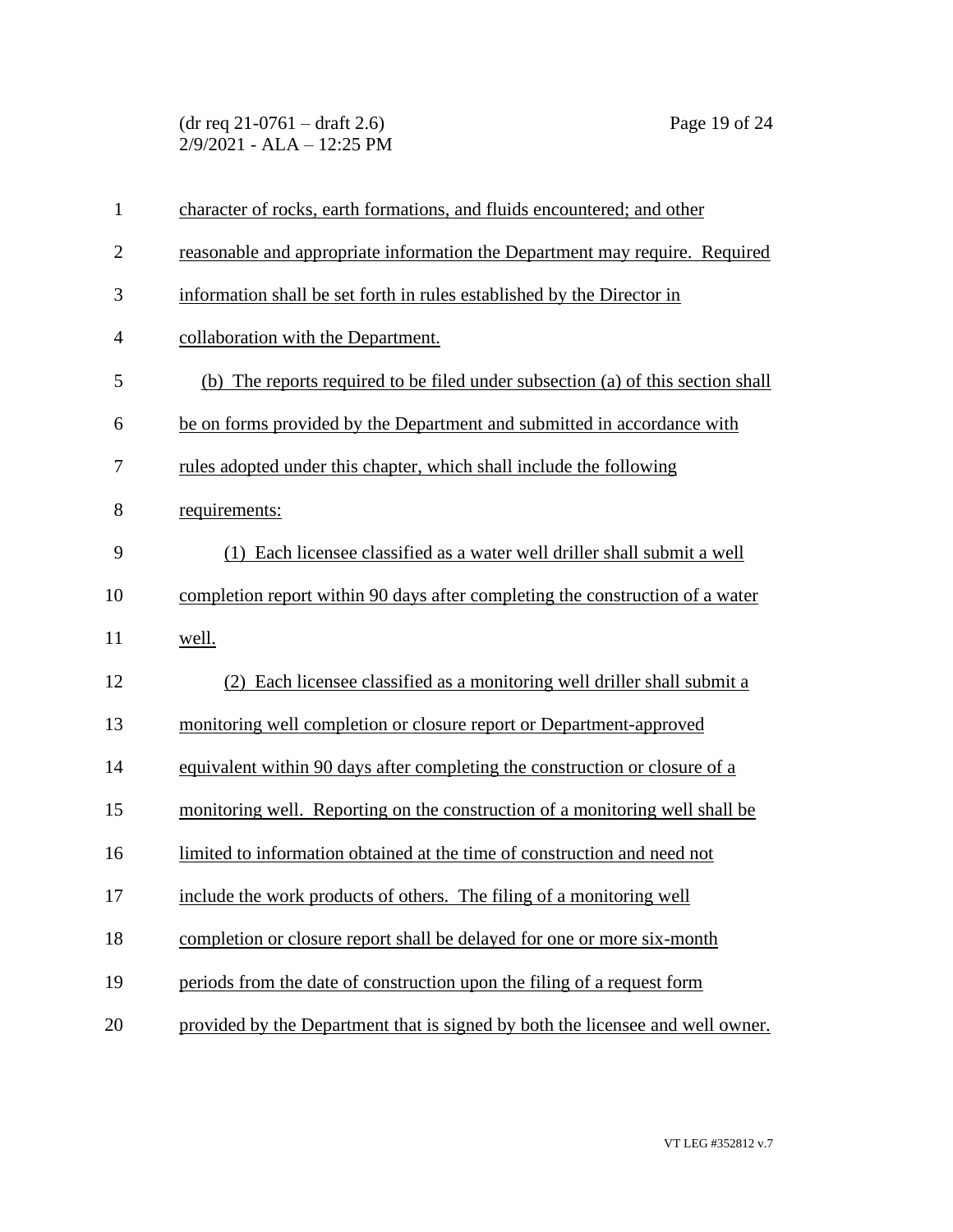(dr req 21-0761 – draft 2.6) Page 20 of 24 2/9/2021 - ALA – 12:25 PM

| $\mathbf{1}$ | (c) No report shall be required to be filed with the Department if the well is    |
|--------------|-----------------------------------------------------------------------------------|
| $\mathbf{2}$ | hand driven or is dug by use of a hand auger or other manual means.               |
| 3            | (d) A licensee drilling or developing a new water well for use as a potable       |
| 4            | water supply, as that term is defined in 10 V.S.A. $\S$ 1972(6), shall provide to |
| 5            | the owner of the property to be served by the groundwater source                  |
| 6            | informational materials developed by the Department of Health regarding:          |
| 7            | (1) the potential health effects of the consumption of contaminated               |
| 8            | groundwater; and                                                                  |
| 9            | (2) recommended tests to detect specific contaminants, such as arsenic,           |
| 10           | lead, uranium, gross alpha radiation, total coliform bacteria, total nitrate, or  |
| 11           | nitrite, fluoride, and manganese.                                                 |
| 12           | § 5609. LICENSE RENEWAL                                                           |
| 13           | A license shall be renewed every two years upon application, payment of           |
| 14           | the required fee in accordance with 3 V.S.A. § 125, and proof of compliance       |
| 15           | with such continuing education or periodic reexamination requirements             |
| 16           | established in the rules adopted in accordance with this chapter. The fee shall   |
| 17           | be paid biennially upon renewal.                                                  |
| 18           | § 5610. UNPROFESSIONAL CONDUCT                                                    |
| 19           | Unprofessional conduct means misusing a title in professional activity and        |
| 20           | any of the conduct listed in 3 V.S.A. § 129a.                                     |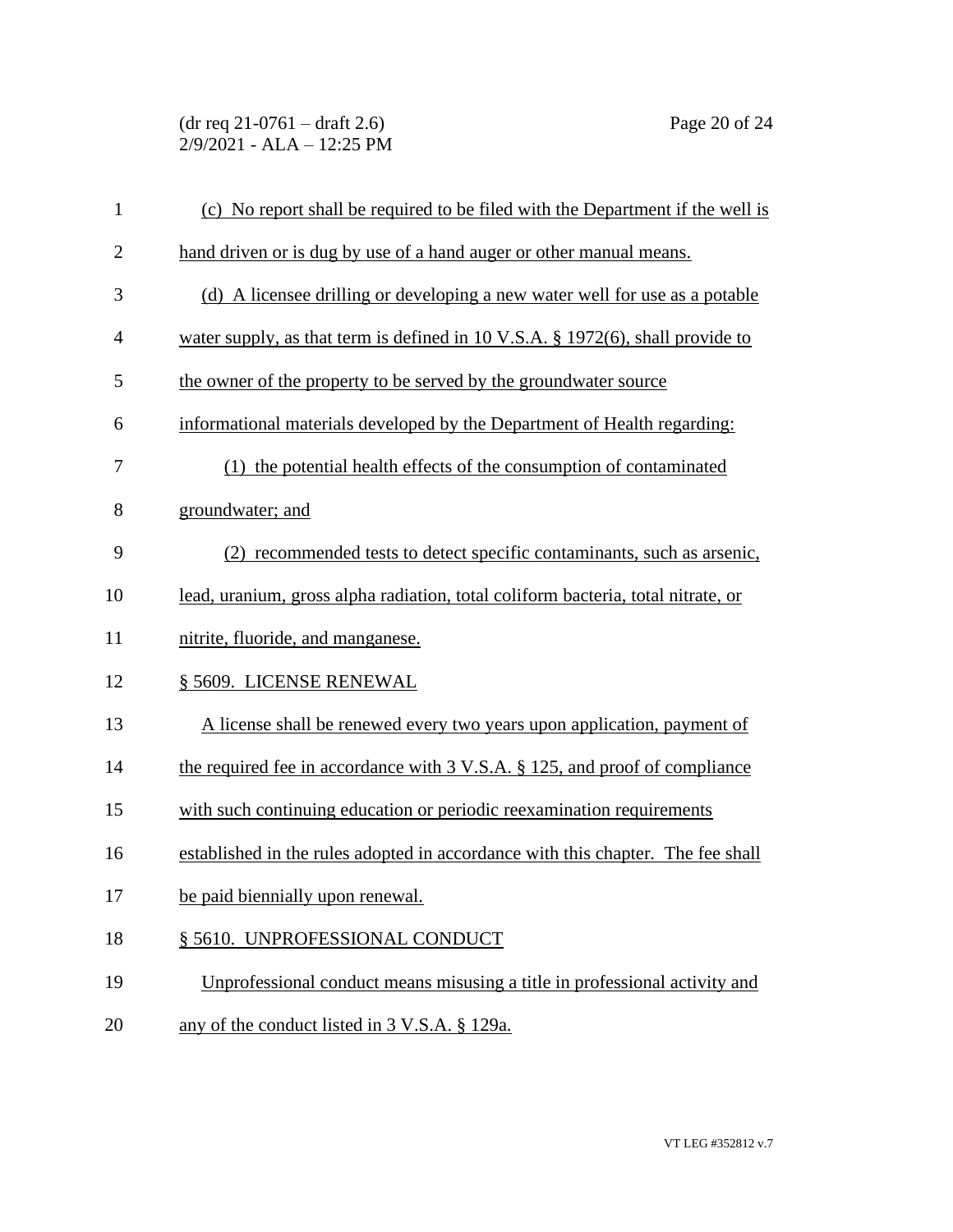|                | Page 21 of 24<br>$(dr \text{ req } 21-0761 - draft 2.6)$<br>2/9/2021 - ALA - 12:25 PM |
|----------------|---------------------------------------------------------------------------------------|
| $\mathbf{1}$   | Sec. 12. REPEALS                                                                      |
| $\overline{2}$ | (a) 10 V.S.A. § 1395 (application) is repealed.                                       |
| 3              | (b) $10 \text{ V.S.A. }$ § 1395a (licenses; rules) is repealed.                       |
| 4              | (c) 10 V.S.A. § 1396 (records and reports) is repealed.                               |
| 5              | (d) 10 V.S.A. $\S$ 1399 (penalties) is repealed.                                      |
| 6              | (e) $10 \text{ V.S.A. }$ § $1400$ (appeals) is repealed.                              |
| 7              | $(f)$ 10 V.S.A. § 1402 (denial and revocation of license) is repealed.                |
| 8              | *** Agency of Education ***                                                           |
| 9              | Sec. 13. 16 V.S.A. § 1707 is amended to read:                                         |
| 10             | § 1707. APPEAL FROM PANEL ORDER                                                       |
| 11             | (a) Appeal to State Board of Education.                                               |
| 12             | (1) A party aggrieved by a final decision of a hearing panel may, within              |
| 13             | 30 days of the decision, appeal that decision by filing a notice of appeal with       |
| 14             | the administrative officer of the hearing panel who shall refer the case to the       |
| 15             | State Board of Education Director of the Office of Professional Regulation.           |
| 16             | The parties may agree to waive this review by written stipulation filed with the      |
| 17             | State Board of Education administrative officer of the hearing panel. The State       |
| 18             | Board of Education Director of the Office of Professional Regulation shall            |
| 19             | assign the case to an appellate officer, who shall conduct its a review on the        |
| 20             | basis of the record created before the hearing panel, and it shall allow the          |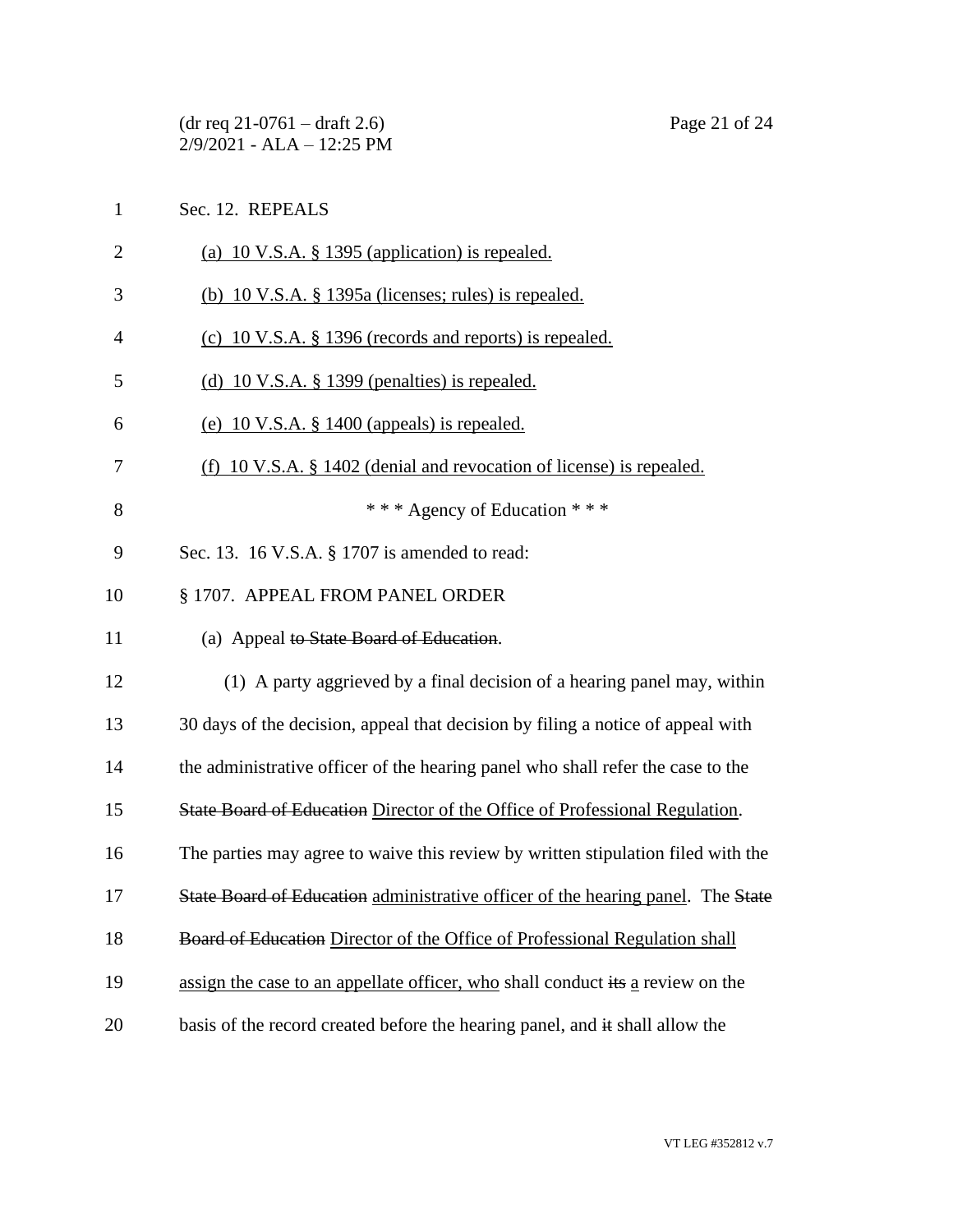| $\mathbf{1}$   | presentation of evidence regarding alleged irregularities in hearing procedure     |
|----------------|------------------------------------------------------------------------------------|
| $\overline{2}$ | not shown in the record.                                                           |
| 3              | (2) The State Board of Education appellate officer shall not substitute its        |
| $\overline{4}$ | the appellate officer's judgment for that of the hearing panel as to the weight of |
| 5              | the evidence on questions of fact. It The appellate officer may affirm the         |
| 6              | decision or may reverse and remand the matter with recommendations if              |
| 7              | substantial rights of the appellant have been prejudiced because the hearing       |
| 8              | panel's finding, inferences, conclusions, or decisions are:                        |
| 9              | (A) in violation of constitutional or statutory provisions;                        |
| 10             | (B) in excess of the statutory authority of the hearing panel;                     |
| 11             | (C) made upon unlawful procedure;                                                  |
| 12             | (D) affected by other error of law;                                                |
| 13             | (E) clearly erroneous in view of the evidence on the record as a                   |
| 14             | whole;                                                                             |
| 15             | (F) arbitrary or capricious; or                                                    |
| 16             | (G) characterized by abuse of discretion or clearly unwarranted                    |
| 17             | exercise of discretion.                                                            |
| 18             | (b) Following appeal or waiver of appeal to the State Board of Education, a        |
| 19             | party may appeal to the Superior Court in Washington County, which shall           |
| 20             | review the matter de novo Supreme Court, which shall review the matter on          |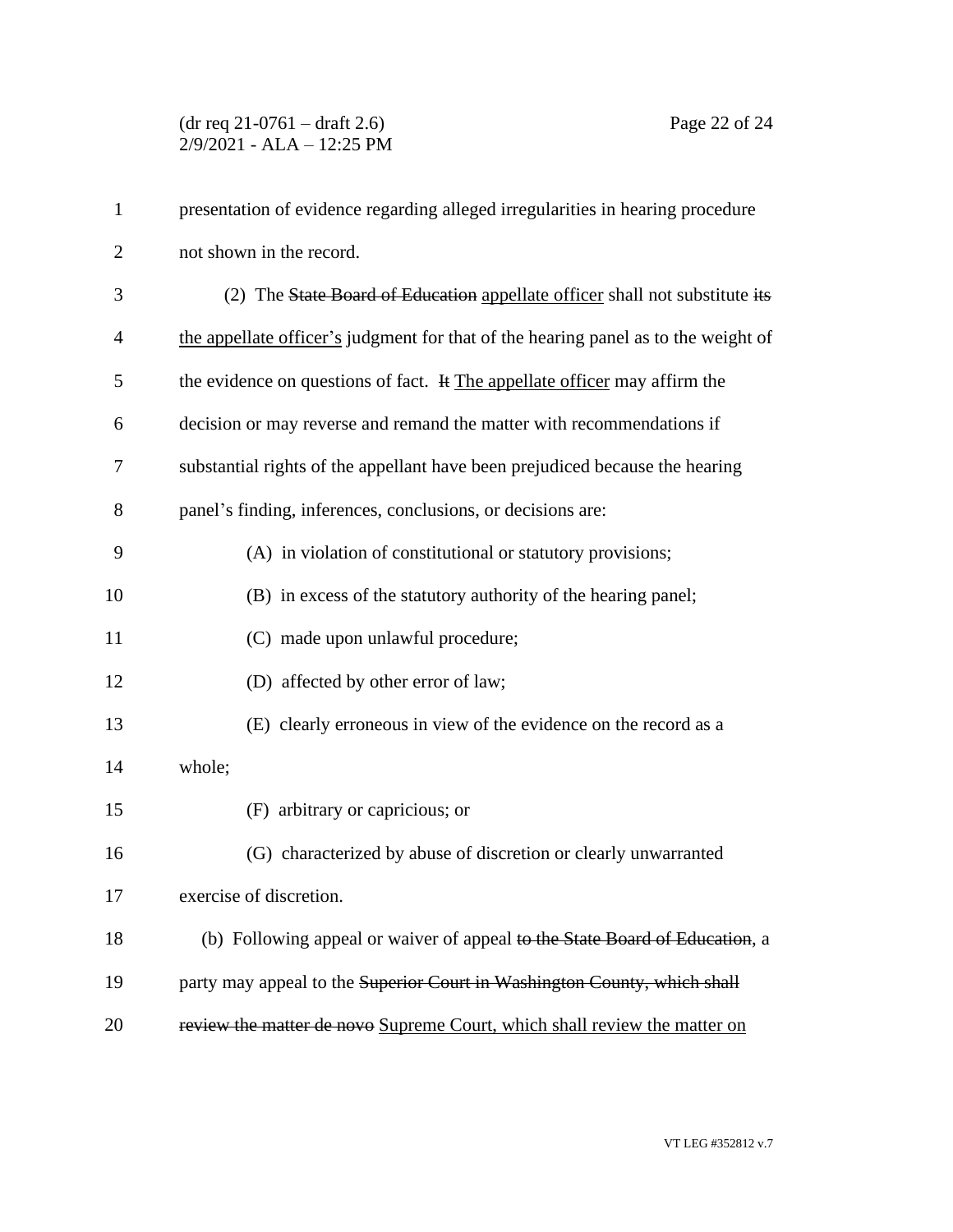| $\mathbf{1}$   | the basis of the records created before the hearing panel and the appellate       |
|----------------|-----------------------------------------------------------------------------------|
| $\overline{2}$ | officer.                                                                          |
| 3              | Sec. 14. PROFESSIONAL REGULATION; INTERAGENCY REVIEW OF                           |
| $\overline{4}$ | AGENCY OF EDUCATION DISCIPLINARY PROCESS                                          |
| 5              | (a) The General Assembly finds that multiple State agencies regulate a            |
| 6              | variety of processions and occupations, resulting in professional regulatory      |
| 7              | structures that vary throughout the State.                                        |
| 8              | (b) The General Assembly directs that the Agency of Education and the             |
| 9              | Office of Professional Regulation cooperatively assess the costs and benefits of  |
| 10             | transferring responsibility for educator discipline to the Office of Professional |
| 11             | Regulation, making investigative and disciplinary processes applicable to         |
| 12             | educators consistent with those applicable to professions licensed under          |
| 13             | 3 V.S.A. § 122. The agencies' assessment shall consider whether the transfer      |
| 14             | of enforcement and adjudication to the Office of Professional Regulation          |
| 15             | would enhance the efficiency and transparency of the regulatory process and       |
| 16             | increase public protection.                                                       |
| 17             | (c) On or before December 15, 2021, the Office of the Professional                |
| 18             | Regulation and the Agency of Education shall report to the House and Senate       |
| 19             | Committees on Government Operations and on Education with their findings          |
| 20             | and any recommendations for legislative action.                                   |